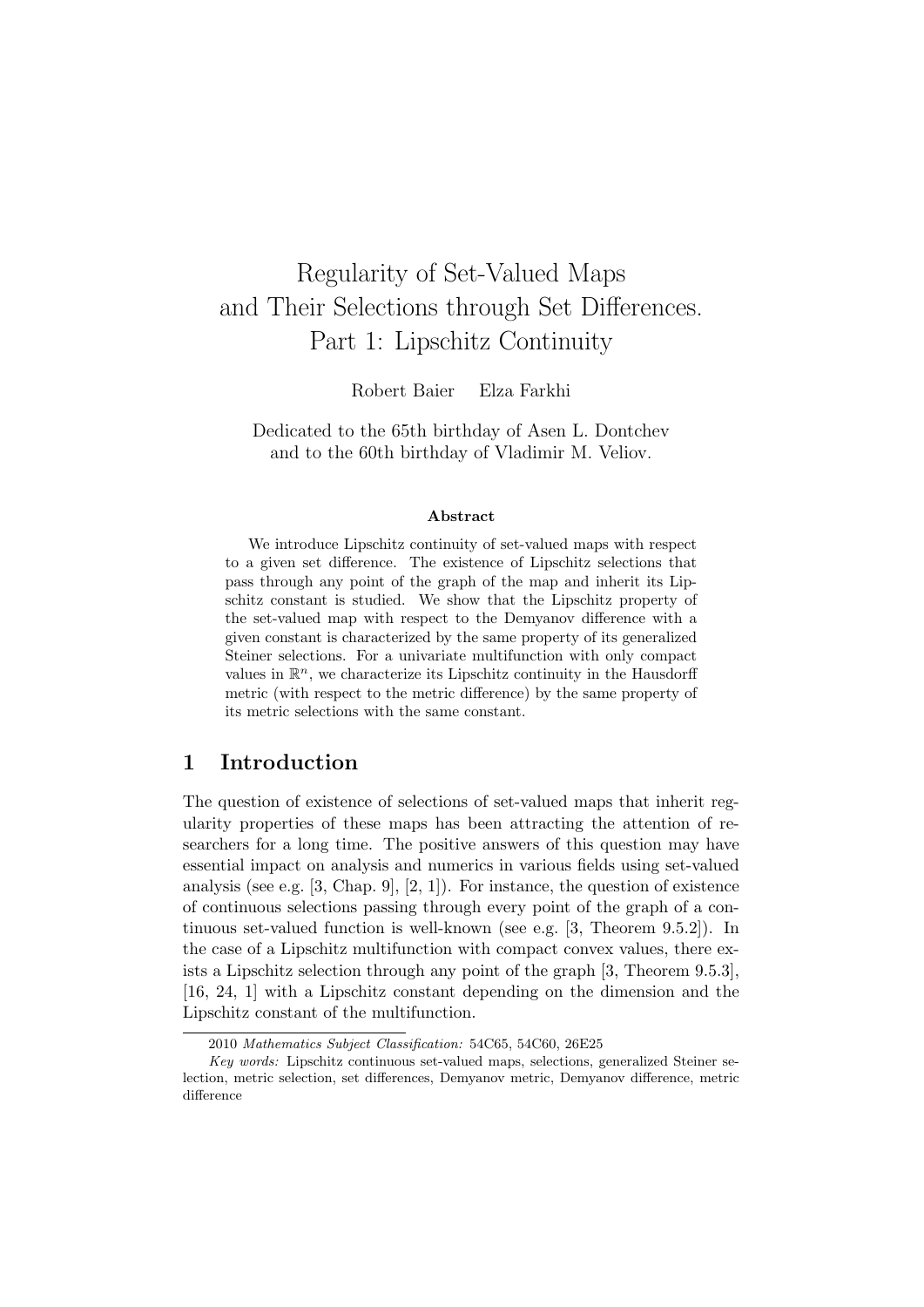For a multifunction with only compact images (not necessarily convex), this question has in general a negative answer [2, Sec. 1.6], [16, Sec. 3]. But, for continuous mappings of one variable (univariate) having in addition bounded variation, the answer is positive [20, 16]. In particular, a Lipschitz mapping (with respect to the Hausdorff metric) defined on a compact interval has a Lipschitz selection with the same Lipschitz constant [20, Theorem 2], which may also pass through every point of its graph [16, 23], [18, Chap. 8].

Introducing a new general framework, we define various Lipschitz-type properties of set-valued functions using various subtraction operations on sets. Our approach is based on the representation of some distances in the space of compact (or convex compact) subsets of  $\mathbb{R}^n$  by set differences. To be more specific, for any "good" notion of a difference of two sets,  $A \ominus_{\Delta} B$ , we can define a distance (or even a metric),

$$
d_{\Delta}(A, B) := \|A \ominus_{\Delta} B\| \tag{1}
$$

with the common set norm  $||A|| = \sup_{a \in A} ||a||$ . The corresponding Lipschitz continuity of the map  $F$  is defined as

$$
||F(x) \ominus_{\Delta} F(y)|| \le L||x - y||.
$$

In particular, the Hausdorff metric can be represented in (1) with the metric difference of sets [17], [18, Sec. 2.1]. Another example is the Demyanov metric in the set of convex compacts in  $\mathbb{R}^n$  [15], which may be also expressed in the above way with the Demyanov difference [6].

In this paper we focus our attention on Lipschitz properties induced by various set differences. We review known notions of Lipschitz continuity and present them with known set differences. We also obtain new Lipschitz notions based on set differences. A main advantage of this approach is that the inclusion hierarchy between set differences or the inequality between their norms immediately implies the hierarchy of the corresponding Lipschitz conditions.

Special attention is given to Lipschitz conditions with respect to the metric difference (identical to Lipschitz condition in the Hausdorff metric) or with respect to the Demyanov difference of convex compacts in  $\mathbb{R}^n$ . It is shown that Lipschitz conditions on the set-valued functions with respect to metric or Demyanov difference of sets are equivalent to the same conditions satisfied uniformly by certain families of special selections. For the metric difference, this is the family of the so-called metric selections constructed initially by Hermes [20], [18, Sec. 8.1]. The selections corresponding to the Demyanov difference are the generalized Steiner selections (see [12, 6]).

The paper is organized as follows. In the next section we define some notions of set differences and discuss some axioms (basic properties) of such differences. In Section 3 various Lipschitz conditions with respect to given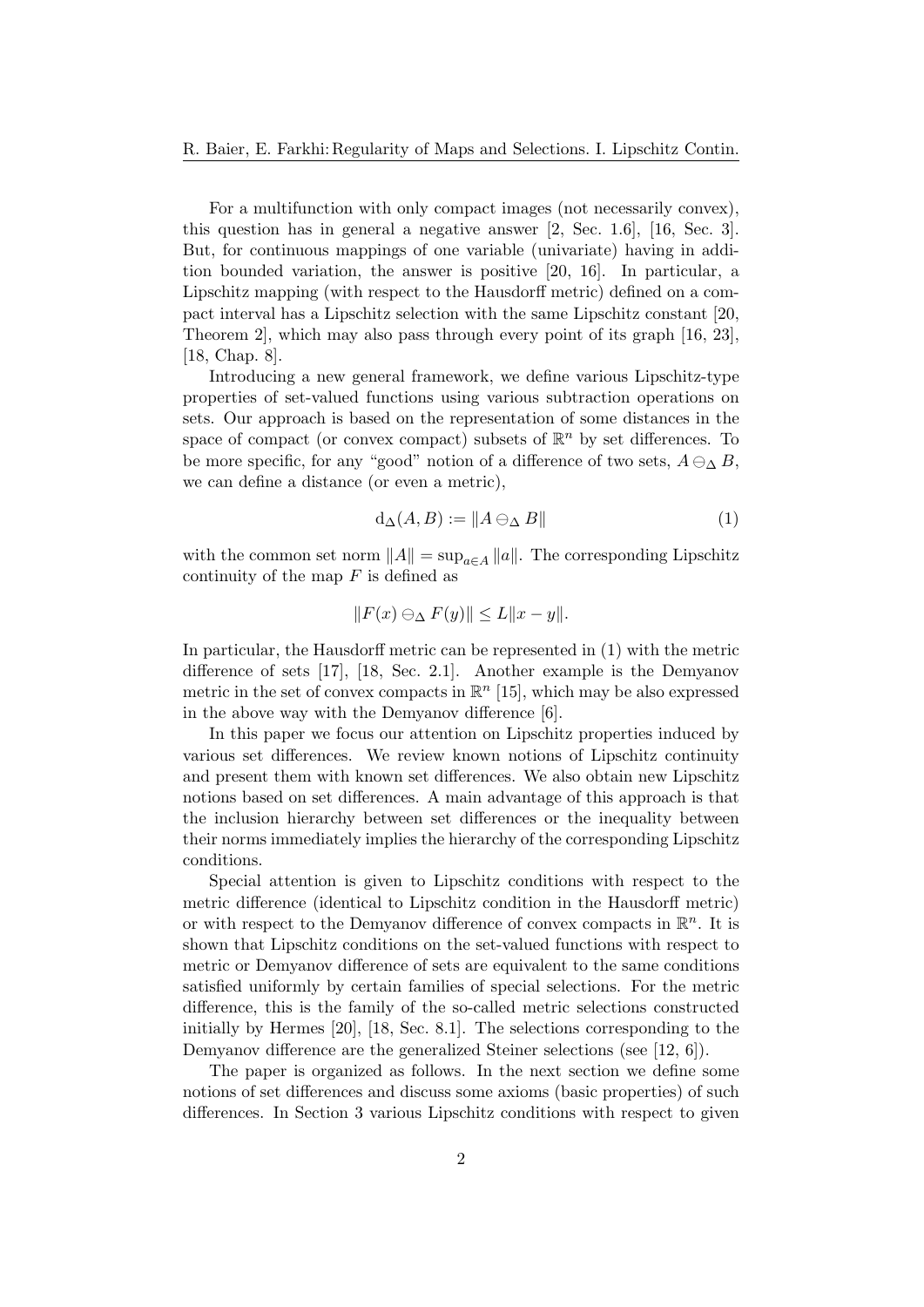set differences are introduced and compared, and their properties are studied. Special cases and properties, arithmetic operations, as well as the hierarchy of these notions are studied. The characterization of D-Lipschitz mappings by their Lipschitzian generalized Steiner selections in Section 4 is followed by the corresponding characterization of Lipschitz univariate maps by uniform Lipschitzian metric selections in Section 5. In the last section a collection of examples is presented illustrating the hierarchy of different Lipschitz notions.

## 2 Set Differences and Their Properties

We denote by  $\mathcal{K}(\mathbb{R}^n)$  the set of nonempty compact subsets of  $\mathbb{R}^n$ , and by  $C(\mathbb{R}^n)$  the set of nonempty convex compact subsets of  $\mathbb{R}^n$ . By  $\|\cdot\|$  we denote some vector norm in  $\mathbb{R}^n$  and by  $\|\cdot\|_2$  the Euclidean norm, the spectral norm of a matrix  $M \in \mathbb{R}^{n \times n}$  is denoted by  $||M||_2$ , and for a set  $A \in \mathcal{K}(\mathbb{R}^n)$  we denote  $||A|| := \sup{||a|| : a \in A}$ . By definition,  $||\emptyset|| = -\infty$ . The notation  $\|\cdot\|_{\infty}$  is used for the maximum norm in  $\mathbb{R}^n$ . The convex hull of the set A is denoted by  $co(A)$ ,  $\overline{co}(A)$  is the closed convex hull of A.

The support function for a set  $A \in \mathcal{K}(\mathbb{R}^n)$  is defined as

$$
\delta^*(l, A) := \max_{a \in A} \langle l, a \rangle \quad (l \in \mathbb{R}^n),
$$

the supporting face

$$
Y(l, A) := \{ a \in A : \langle l, a \rangle = \delta^*(l, A) \}
$$

is the set of maximizers (and the subdifferential of the support function). A supporting point (an element of the supporting face) is denoted by  $y(l, A)$ .

Recall that the *Hausdorff distance* between two sets in  $\mathcal{K}(\mathbb{R}^n)$  is

$$
d_H(A, B) := \max \left\{ \max_{a \in A} \text{dist}(a, B), \, \max_{b \in B} \text{dist}(b, A) \right\},
$$

where the distance from a point  $a \in \mathbb{R}^n$  to a set  $B \in \mathcal{K}(\mathbb{R}^n)$  is defined as

$$
dist(a, B) := \min_{b \in B} ||a - b||_2.
$$

It is well-known that the spaces  $\mathcal{K}(\mathbb{R}^n)$  and  $\mathcal{C}(\mathbb{R}^n)$  are complete metric spaces with respect to the Hausdorff metric [27, Theorem 1.8.2 and 1.8.5]. We will also use the *Demyanov distance* between the sets  $A, B$ , defined by

$$
d_D(A, B) := \sup\{\|y(l, A) - y(l, B)\|_2 : l \in T_A \cap T_B\},\tag{2}
$$

where  $T_A \subset S_{n-1}$  is the set of full measure (in the unit sphere  $S_{n-1} \subset \mathbb{R}^n$ ) such that the supporting face  $Y(l, A)$  consists of a single point  $y(l, A)$  for all  $l \in T_A$  (see [15]).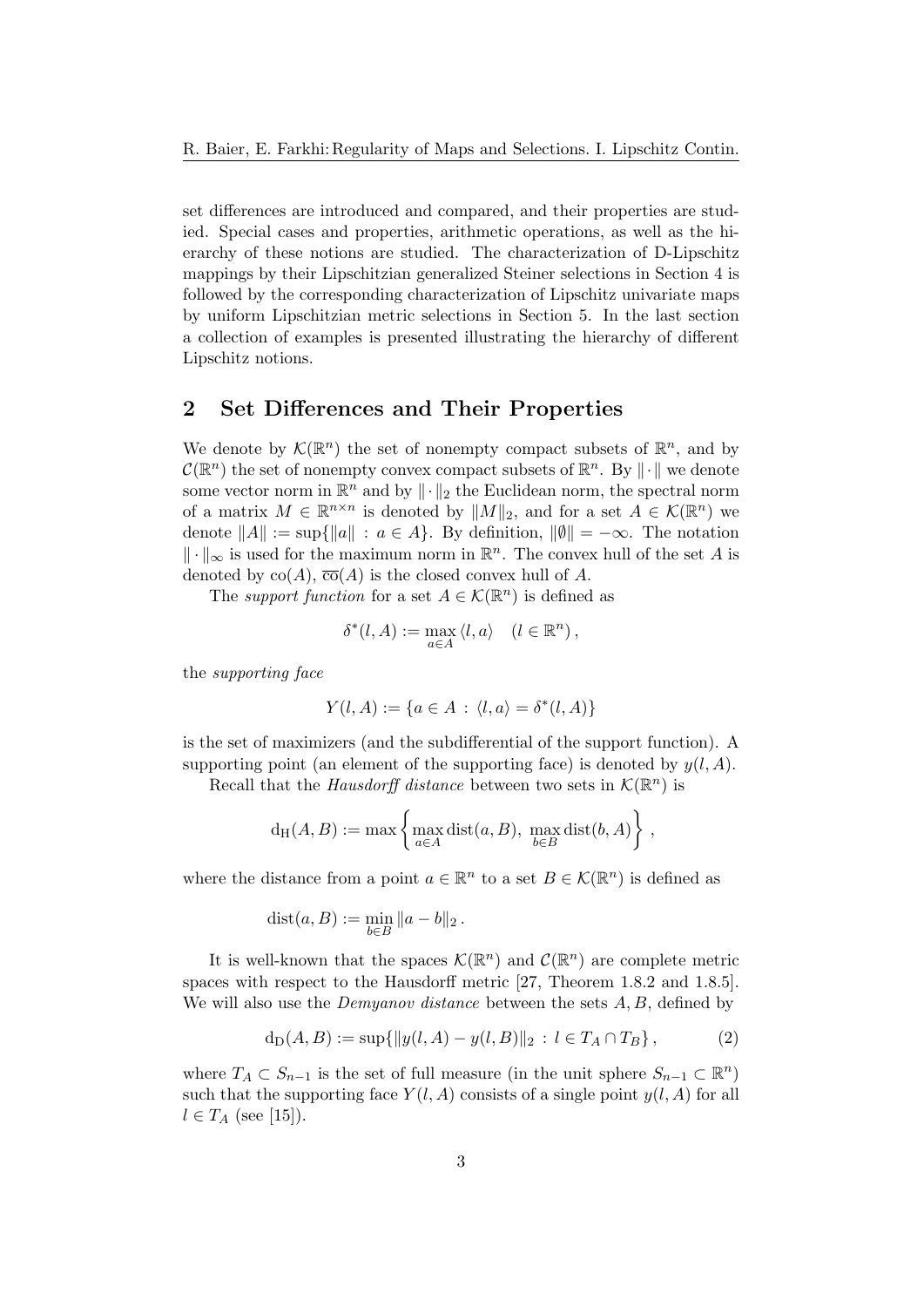Recall the notation of the multiplication of a set by a scalar and the Minkowski sum of sets:

$$
\lambda A := \bigcup_{a \in A} \{ \lambda a \} \quad (\lambda \in \mathbb{R}), \quad -A := (-1) \cdot A, \quad A + B := \bigcup_{\substack{a \in A \\ b \in B}} \{ a + b \}
$$

The translation of a set A by a vector  $b \in \mathbb{R}^n$  is denoted by  $A + b :=$  $A+\{b\}$ . We now recall the definitions of some known differences of compact, nonempty subsets of  $\mathbb{R}^n$ , all of them do not lead to a vector space.

**Definition 2.1** Let  $A, B \in \mathcal{K}(\mathbb{R}^n)$ . We define the

 $(i)$  algebraic difference as

$$
A\ominus_A B:=A+(-1)\cdot B,
$$

(ii) geometric/star-shaped/Hadwiger-Pontryagin difference [19, 26] as

$$
A\ominus_G B := \{x \in \mathbb{R}^n : x + B \subset A\},\
$$

(iii) Demyanov difference  $(11, Subsec. III.1.5)$  as

$$
A \ominus_D B := \overline{\mathrm{co}}\{y(l, A) - y(l, B) : l \in T_A \cap T_B\},\
$$

where  $T_A, T_B \subset S_{n-1}$  are as in (2),

(iv) metric difference of sets  $[17]$  and  $[18, Sec. 2.1]$ 

$$
A \ominus_M B := \{a - b : ||a - b||_2 = \text{dist}(a, B) \text{ or } ||b - a||_2 = \text{dist}(b, A)\}.
$$
 (3)

Let us note that all these differences are compact sets. The geometric difference can be empty, contrary to the other differences.

In the special case when  $B = \{b\}$  is a singleton, all these differences coincide and are equal to the translated set  $A - b := A + \{-b\}.$ 

The Demyanov difference is always convex. Since for  $A, B \in \mathcal{K}(\mathbb{R}^n)$ ,  $A \ominus_D B = \text{co}(A) \ominus_D \text{co}(B)$ , we use this difference in practice for convex sets  $A, B \in \mathcal{C}(\mathbb{R}^n)$ .

Rewriting the algebraic difference and the geometric difference with the help of the translations of A as

$$
A \ominus_A B = \bigcup_{b \in B} (A - b), \qquad A \ominus_G B = \bigcap_{b \in B} (A - b),
$$

and with [5, proof of Lemma 3.17], we easily get the following inclusions between the above differences:

$$
A\ominus_M B\subseteq A\ominus_A B\,,\tag{4}
$$

$$
A \ominus_G B \subseteq A \ominus_D B \subseteq A \ominus_A B, \tag{5}
$$

$$
\delta^*(l, A \ominus_G B) \le \delta^*(l, A) - \delta^*(l, B) \le \delta^*(l, A \ominus_D B) \quad (l \in S_{n-1}) \tag{6}
$$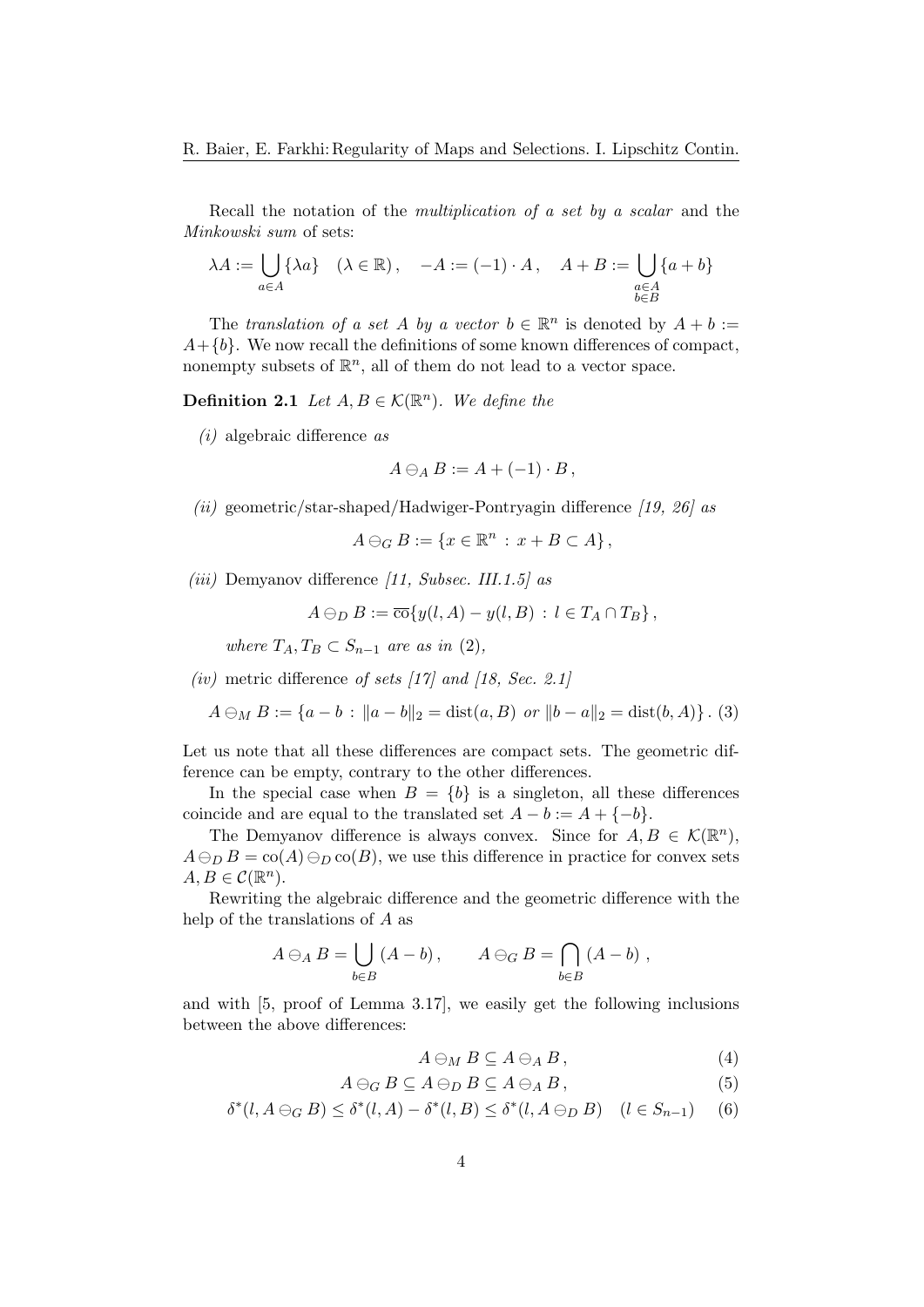The following lemma does not provide any inclusion between the geometric difference and the metric one, but together with (4) it yields the norm inequalities

$$
||A \ominus_G B||_2 \le ||A \ominus_M B||_2 \le ||A \ominus_A B||_2. \tag{7}
$$

**Lemma 2.2** Let  $A, B \in \mathcal{K}(\mathbb{R}^n)$ , then

$$
||A \ominus_G B||_2 \le ||A \ominus_M B||_2 = d_H(A, B).
$$
 (8)

**Proof:** If the geometric difference  $A \ominus_G B$  is empty, then the norm equals  $-\infty$  by convention and the inequality holds trivially.

Otherwise, let  $\delta := ||A \ominus_G B||_2$ . Due to compactness, there is a vector  $x \in A \ominus_G B \subset \mathbb{R}^n$  with  $||x||_2 = \delta$  such that  $x + B \subset A$ . We now prove that there exist vectors  $\widehat{a} \in A$ ,  $\widehat{b} \in B$  with  $\widehat{b} = \widehat{a} - x$ ,

$$
\|\widehat{a} - \widehat{b}\|_2 = \delta = \text{dist}(\widehat{a}, B).
$$

Consider an element  $\hat{b} \in Y(x, B)$ , the supporting face of B, and define the corresponding vector  $\hat{a} := \hat{b} + x$ . Clearly,  $\hat{a} \in A$ , since  $x + B \subset A$ .

We show that  $\delta = ||\hat{a} - \hat{b}||_2 = \text{dist}(\hat{a}, B)$ . Since  $\hat{b} \in Y(x, B)$ , we have

 $\langle x, b \rangle \leq \delta^*(x, B) = \langle x, \hat{b} \rangle \quad (b \in B)$ 

and therefore  $\langle b - \hat{b}, x \rangle = \langle b - \hat{b}, \hat{a} - \hat{b} \rangle \leq 0$ . Thus, we arrive at the estimate

$$
\|\hat{a} - b\|_2^2 = \|(\hat{a} - \hat{b}) + (\hat{b} - b)\|_2^2 = \|\hat{a} - \hat{b}\|_2^2 + 2\langle \hat{a} - \hat{b}, \hat{b} - b \rangle + \|\hat{b} - b\|_2^2
$$
  
\n
$$
\geq \|\hat{a} - \hat{b}\|_2^2 + \|\hat{b} - b\|_2^2 \geq \|\hat{a} - \hat{b}\|_2^2 = \delta^2.
$$

Hence,  $\hat{b}$  is a projection of  $\hat{a}$  on B and  $\hat{a} - \hat{b} \in A \ominus_M B$  so that

 $||A \ominus_G B||_2 = ||\widehat{a} - \widehat{b}||_2 \le ||A \ominus_M B||_2$ .

 $\blacksquare$ 

Similarly, we can also establish a result analogous to (6) for the metric difference.

**Lemma 2.3** Let  $A, B \in \mathcal{K}(\mathbb{R}^n)$ , then

$$
\delta^*(l, A \ominus_G B) \le \delta^*(l, A) - \delta^*(l, B) \le \delta^*(l, A \ominus_M B) \quad (l \in S_{n-1}), \quad (9)
$$
  
co $(A \ominus_G B) \subset \text{co}(A \ominus_M B).$  (10)

**Proof:** The inclusion (10) follows from the inequality between the support functions in (9). To prove (9), consider an arbitrary direction  $l \in S_{n-1}$ .

The case that the geometric difference is empty yields the first inequality, since the support function equals  $-\infty$  by convention. In this case it remains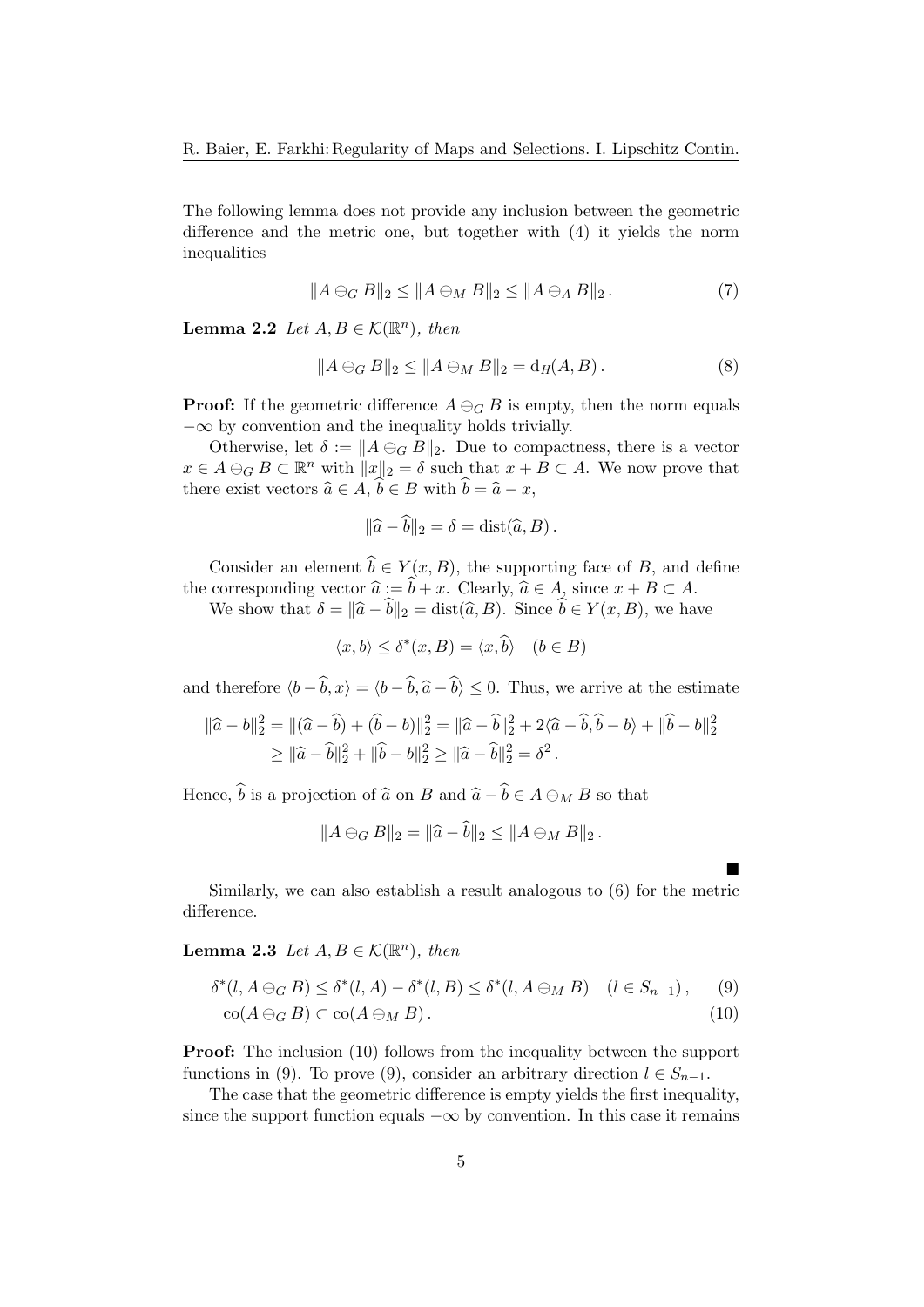to prove only the right inequality which is done in step (ii).

(i) Let  $A \ominus_G B$  be nonempty and choose  $\tilde{x} \in A \ominus_G B$  such that

$$
\langle l,\widetilde{x}\rangle=\delta^*(l,A\ominus_G B).
$$

Let us choose  $\tilde{b} \in Y(l, B)$  so that  $\langle l, \tilde{b} \rangle = \delta^*(l, B)$ . Clearly,  $\tilde{x} + B \subset A$  so that  $\tilde{z} := \tilde{z} + \tilde{b} \subset A$  and  $\langle l, \tilde{z} \rangle \subset \delta^*(l, A)$ . Hence that  $\tilde{a} := \tilde{x} + \tilde{b} \in A$  and  $\langle l, \tilde{a} \rangle \leq \delta^*(l, A)$ . Hence,

$$
\delta^*(l, A \ominus_G B) = \langle l, \widetilde{x} \rangle = \langle l, \widetilde{a} \rangle - \langle l, \widetilde{b} \rangle \leq \delta^*(l, A) - \delta^*(l, B).
$$

(ii) Now, take  $\hat{a} \in Y(l, A)$  such that  $\langle l, \hat{a} \rangle = \delta^*(l, A)$ . Define  $\hat{b} \in B$  so that

$$
\|\widehat{a}-\widehat{b}\|_2 = \text{dist}(\widehat{a},B).
$$

Then,  $\widehat{a} - \widehat{b} \in A \ominus_M B$  so that  $\langle l, \widehat{a} - \widehat{b} \rangle \leq \delta^*(l, A \ominus_M B)$ . Thus,

$$
\delta^*(l, A) - \delta^*(l, B) \le \langle l, \widehat{a} \rangle - \langle l, \widehat{b} \rangle = \langle l, \widehat{a} - \widehat{b} \rangle \le \delta^*(l, A \ominus_M B).
$$

 $\blacksquare$ 

There is no general result on an inclusion between the Demyanov and the metric difference, which is illustrated by the following example.

Example 2.4 Let  $A = [3, 6] \subset \mathbb{R}$  and  $B = [0, 1] \subset \mathbb{R}$ . Then

$$
A\ominus_D B=[3,5]\subset A\ominus_M B=[2,5],
$$

while for  $A = \{3, 4\} \cup \{5, 6\} \subset \mathbb{R}$  and  $B = \{0, 1\} \subset \mathbb{R}$ ,

$$
A \ominus_D B = [3, 5], \quad A \ominus_M B = [2, 3] \cup [4, 5].
$$

The following example in  $\mathbb{R}^2$  shows that even for convex sets the Demyanov difference does not have to be a subset of the metric one:

$$
A = \{(x, y) : |x| \le \frac{1}{2}, |y| \le \frac{1}{2}\}, \quad B = \text{co}(\{(-1, 0), (1, 0)\})
$$

Then,

$$
A\ominus_M B = \operatorname{co}\left\{ \left( -\frac{1}{2}, 0 \right), \left( \frac{1}{2}, 0 \right) \right\} \cup \operatorname{co}\left\{ \left( 0, -\frac{1}{2} \right), \left( 0, \frac{1}{2} \right) \right\} \subset A = A\ominus_D B.
$$

Some of the properties of the set differences listed below, called here axioms, are used further in some proofs and allow to formulate the main conditions independent from a specific set difference. For compact sets  $A, B, C, A_i, B_i \in$  $\mathcal{K}(\mathbb{R}^n)$ ,  $i = 1, 2$ , the following axioms should hold:

(A1)  $A \ominus_{\Delta} B = \{0\} \iff A = B$ ,

(A2) 
$$
||B \ominus_{\Delta} A|| = ||A \ominus_{\Delta} B||,
$$

(A3)  $||A \ominus_{\Delta} B|| \le ||A \ominus_{\Delta} C|| + ||C \ominus_{\Delta} B||$ ,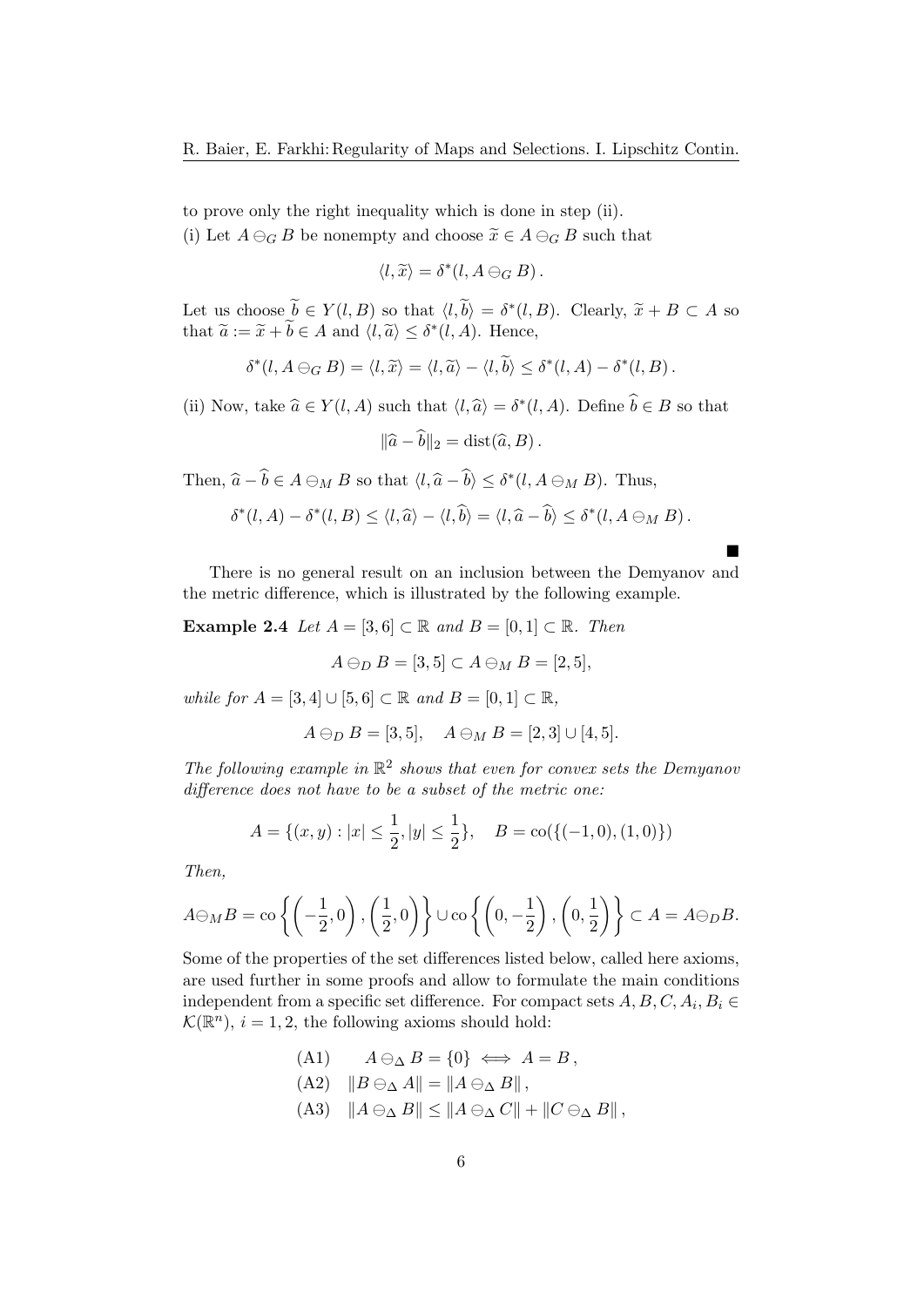(A4) 
$$
\|(\alpha A) \ominus_{\Delta} (\alpha B)\| = |\alpha| \cdot \|A \ominus_{\Delta} B\| \quad (\alpha \in \mathbb{R}),
$$

$$
(A5) \t ||(\alpha A) \ominus_{\Delta} (\beta A)|| \leq |\alpha - \beta| \cdot ||A|| \t (\alpha \geq \beta \geq 0),
$$

$$
(A6) \qquad ||(A_1 + A_2) \ominus_{\Delta} (B_1 + B_2)|| \le ||A_1 \ominus_{\Delta} B_1|| + ||A_2 \ominus_{\Delta} B_2||
$$

For all the above differences " $\ominus_{\Delta}$ ", except for the geometric one, converting the order of the sets  $A, B$  in  $(A2)$  leads to multiplying the difference  $by -1.$ 

If the set difference " $\ominus_{\Delta}$ " satisfies the axioms (A1)–(A3), then the definition

$$
d_{\Delta}(A, B) := \|A \ominus_{\Delta} B\| \quad (A, B \in \mathcal{X}) \tag{11}
$$

gives a metric and this leads to the following lemma.

#### Lemma 2.5

(i) The space  $\mathcal{X} = \mathcal{K}(\mathbb{R}^n)$  is a metric space with the metric [17]

$$
d_H(A, B) = \|A \ominus_M B\|_2 \qquad (A, B \in \mathcal{K}(\mathbb{R}^n)). \qquad (12)
$$

The space  $\mathcal{X} = \mathcal{C}(\mathbb{R}^n)$  is a metric space with the metric [15, Sec. 4], [6]

$$
d_D(C, D) = ||C \ominus_D D||_2 \qquad (C, D \in \mathcal{C}(\mathbb{R}^n)), \qquad (13)
$$

since in both cases  $(A1)$ – $(A3)$  are satisfied.

(ii) The metric difference also satisfies  $(A_4)$ – $(A_5)$ , the algebraic one satisfies  $(A2)$ – $(A4)$ ,  $(A6)$ .

(iii) The Demyanov difference satisfies the axioms  $(A2)$ – $(A6)$  in  $\mathcal{K}(\mathbb{R}^n)$  with

$$
A \ominus_{\Delta} B = \{0\} \iff \text{co}(A) = \text{co}(B) \tag{14}
$$

replacing (A1).

(iv) The geometric difference satisfies the axioms  $(A_4)$ - $(A_5)$  for  $\mathcal{X} = \mathcal{C}(\mathbb{R}^n)$ .

We further present properties which are stronger forms of some of the axioms listed above and indicate for which set difference they hold.

| $(A2^{\prime})$ | $B\ominus_{\Delta} A = -(A\ominus_{\Delta} B),$                                                                    |                     |
|-----------------|--------------------------------------------------------------------------------------------------------------------|---------------------|
| (A3')           | $A \ominus_{\Delta} B \subset (A \ominus_{\Delta} C) + (C \ominus_{\Delta} B),$                                    |                     |
| (A4')           | $(\alpha A) \ominus_{\Delta} (\alpha B) = \alpha (A \ominus_{\Delta} B)$                                           | $(\alpha \geq 0)$ , |
| $(A5^{\prime})$ | $(\alpha A) \ominus_{\Delta} (\beta A) = (\alpha - \beta)A \qquad (\alpha \geq \beta \geq 0),$                     |                     |
|                 | $(A6')$ $(A_1 + A_2) \ominus_{\Delta} (B_1 + B_2) \subset (A_1 \ominus_{\Delta} B_1) + (A_2 \ominus_{\Delta} B_2)$ |                     |

The Demyanov difference satisfies  $(A2')-(A6')$  on  $\mathcal{K}(\mathbb{R}^n)$ , for proving  $(A6')$ we use  $[15, \text{ Lemma } 3.1].$   $(A2')$  and  $(A4')$  are satisfied by the metric and algebraic difference. The algebraic difference also satisfies (A3') and (A6'), the geometric one fulfills (A4') and (17), (A5') holds only in  $\mathcal{C}(\mathbb{R}^n)$ .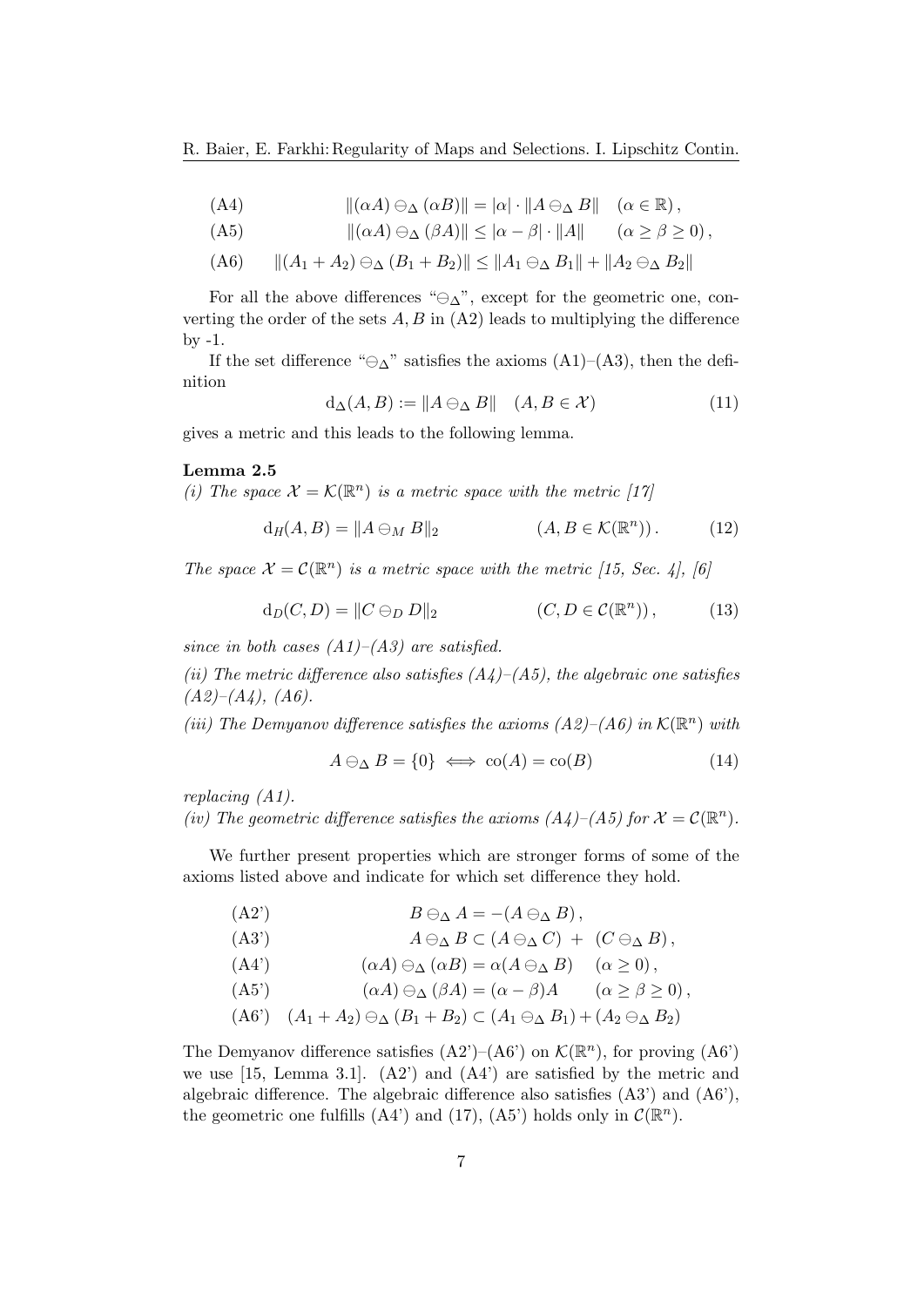The following property holds for  $\Delta \in \{M, D, A\}$  and follows from  $(A2)$ and  $(A4')$ :

$$
(\alpha A) \ominus_{\Delta} (\alpha B) = |\alpha| (B \ominus_{\Delta} A) \qquad (\alpha < 0) \tag{15}
$$

We can also weaken axiom (A6) resp. (A6') by only considering translation of sets:

$$
||(A_1 + a_2) \ominus_{\Delta} (B_1 + b_2)|| \le ||A_1 \ominus_{\Delta} B_1|| + ||a_2 - b_2||,
$$
 (16)

$$
(A_1 + a_2) \ominus_{\Delta} (B_1 + b_2) = (A_1 \ominus_{\Delta} B_1) + (a_2 - b_2), \tag{17}
$$

where  $a_2, b_2 \in \mathbb{R}^n$ . (16) holds for the metric difference, whereas the stronger form (17) is fulfilled by  $\Delta \in \{G, D, A\},\$ 

Instead of (A4') the geometric difference satisfies

$$
(\alpha A) \ominus_G (\alpha B) = \alpha (A \ominus_G B) \quad (\alpha < 0). \tag{18}
$$

Furthermore, it satisfies  $(AG')$  with the opposite inclusion " $\supset$ " (while the algebraic difference satisfies (A6') even as an equality).

Example 2.6 The metric difference satisfies the weaker axioms (A5) and  $(A6)$ , but not the stronger forms  $(A5')$  and  $(A6')$ . To see this, consider in the special forms  $(16)$  resp.  $(17)$  of  $(46)$  resp.  $(46')$ 

$$
A_1 = [1, 2], \quad B_1 = [0, 1], \quad a_2 = 0, \quad b_2 = 1,
$$
  
\n
$$
(A_1 + a_2) \ominus_M (B_1 + b_2) = [1, 2] \ominus_M [1, 2] = \{0\},
$$
  
\n
$$
(A_1 \ominus_M B_1) + (a_2 - b_2) = [0, 1] - 1 = [-1, 0],
$$

so that equality in (17) does not hold. Nevertheless, the estimate (16) still holds, since

$$
||(A_1 + a_2) \ominus_{\Delta} (B_1 + b_2)||_2 = 0
$$
  
\n
$$
\leq 1 = ||[-1,0]||_2 = ||(A_1 \ominus_M B_1) + (a_2 - b_2)||_2.
$$

For the following choices

$$
A_1 = [1, 2], \quad B_1 = [1, 2], \quad a_2 = 0, \quad b_2 = -1,
$$
  
\n
$$
(A_1 + a_2) \ominus_M (B_1 + b_2) = [1, 2] \ominus_M [0, 1] = [0, 1],
$$
  
\n
$$
(A_1 \ominus_M B_1) + (a_2 - b_2) = \{0\} + 1 = \{1\},
$$

even the inclusion " $\subset$ " in (17) is prevented.

We note that the remarkable property (A1), i.e.

$$
A \ominus_M B = \{0\} \Longleftrightarrow A = B \tag{19}
$$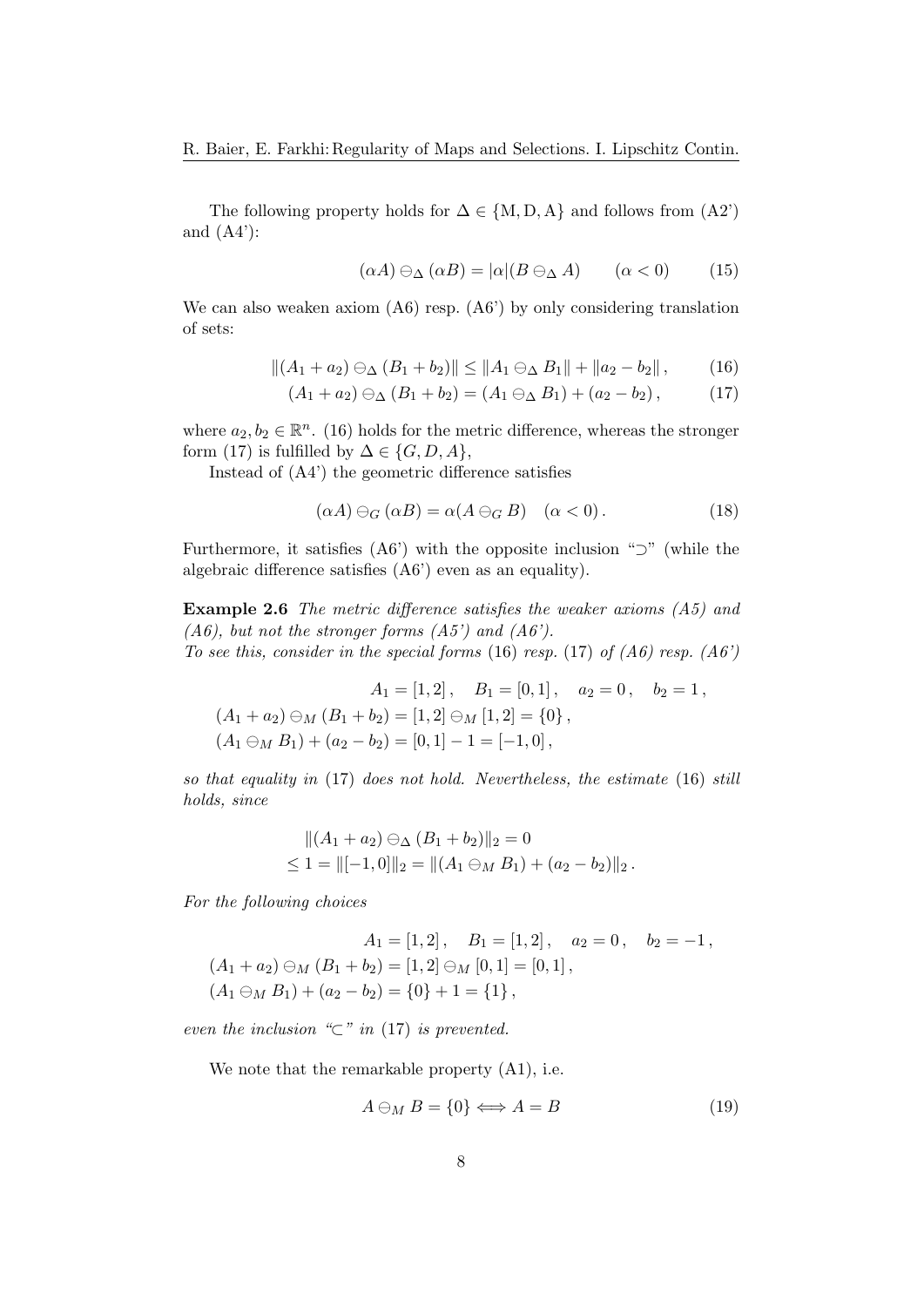holds for the metric difference in  $\mathcal{K}(\mathbb{R}^n)$ , whereas for the Demyanov difference it holds in  $\mathcal{C}(\mathbb{R}^n)$ . For general compact sets we can only claim (A1'), i.e.

$$
A \ominus_D B = \{0\} \Longleftrightarrow \text{co}(A) = \text{co}(B).
$$

For the geometric difference one can observe that  $A \ominus_G B = \{0\}$  whenever  $A \supseteq B$  and there is no other nonempty set C such that  $B + C \subseteq A$ . For the algebraic difference, it is straightforward to see that only

$$
A \ominus_A B = \{0\} \Longleftrightarrow A = B = \{a\} \tag{20}
$$

holds, i.e. both sets must be singletons.

Further, one can express the Hausdorff and the Demyanov metric in terms of metric and Demyanov difference respectively.

Remark 2.7 Although one cannot establish an inclusion relation between the Demyanov and the metric difference of two given sets, one can get an inequality between their norms. Namely, it is proved in  $(15, \text{ Lemma } 4.1)$ and [25, Proposition 2.4.5] that for  $A, B \in \mathcal{C}(\mathbb{R}^n)$ , it holds

$$
d_H(A, B) \le d_D(A, B) = \sup_{l \in S_{n-1}} d_H(Y(l, A), Y(l, B))
$$
\n(21)

which implies that  $||A \ominus_M B||_2 \le ||A \ominus_D B||_2$ . The topology induced by the Demyanov metric is stronger than the Hausdorff one (see [15, Example 3.1] and Sec.  $4$ .

Taking advantage of (12) or (13), we can express regularity notions of multifunctions with respect to the Hausdorff metric in  $\mathcal{K}(\mathbb{R}^n)$  resp. the Demyanov metric in  $\mathcal{C}(\mathbb{R}^n)$  in terms of the corresponding set differences. We discuss this in a general setting in the next section.

## 3 Regularity Notions for Multimaps through Set **Differences**

As remarked earlier in Lemma 2.5, the definition  $d_{\Delta}(A, B) := ||A \ominus_{\Delta} B||$  for  $\Delta \in \{M, D\}$  defines a metric space  $\mathcal{X} = \mathcal{K}(\mathbb{R}^n)$  (resp.  $\mathcal{X} = \mathcal{C}(\mathbb{R}^n)$ ).

Throughout the paper we consider a closed set  $X \subset \mathbb{R}^m$  and set-valued maps  $F: X \Rightarrow \mathbb{R}^n$ .

#### 3.1 Lipschitz Continuity

**Definition 3.1** A set-valued function  $F: X \to \mathcal{K}(\mathbb{R}^n)$  is called Lipschitz on X with respect to the set difference " $\ominus_{\Delta}$ " (or shortly  $\Delta$ -Lipschitz) with a constant  $L \geq 0$  if

$$
||F(x) \ominus_{\Delta} F(y)|| \le L||x - y|| \quad \text{(for all } x, y \in X).
$$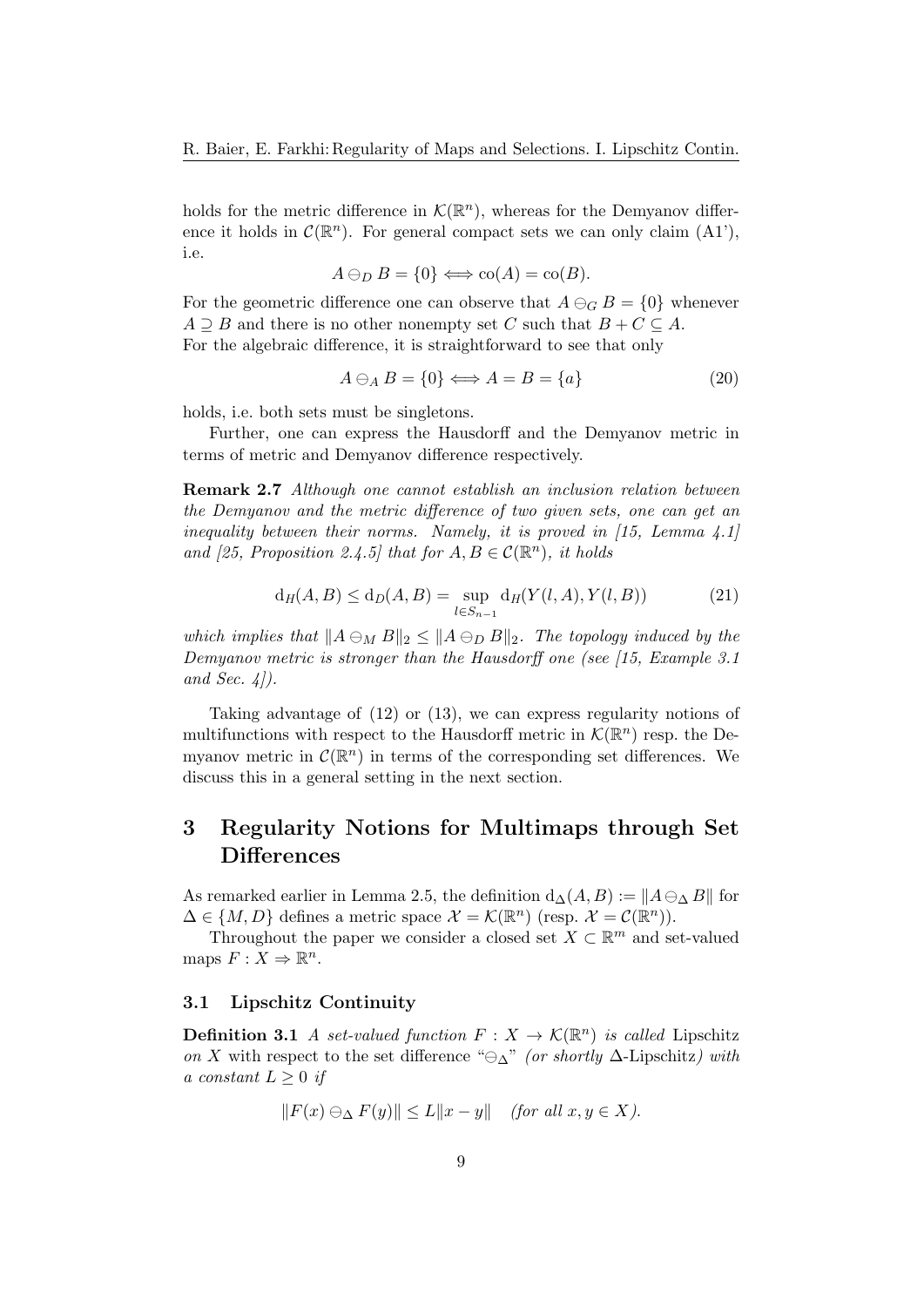Therefore, in view of (12), a multifunction is *Lipschitz (in the Hausdorff* metric) resp. satisfies the Lipschitz condition  $(LC)$  iff it is Lipschitz with respect to the metric difference. Similarly, a multifunction  $F: X \to \mathcal{C}(\mathbb{R}^n)$ is Lipschitz in the Demyanov metric  $(D\text{-Lipschitz})$  iff it is Lipschitz with respect to the Demyanov difference resp. Lipschitz with respect to geometric difference  $(G\text{-Lipschitz})$  iff the geometric difference is chosen for the set difference and we set  $-\infty$  as the norm of the empty set.

In a similar way one can introduce continuity, modulus of continuity and the variation of multifunctions with respect to any given set difference by applying  $(11)$ , e.g. with respect to the Demyanov differences of sets  $[6]$ . These notions with respect to the metric difference coincide with the classical notions of variation and moduli of continuity in the Hausdorff metric.

To demonstrate the power of regularity with respect to set differences, we prove the single-valuedness of a set-valued map at the points of continuity with respect to the algebraic difference (A-continuity), similarly to results on monotone maps in [28, 21].

**Proposition 3.2** Let  $F: X \Rightarrow \mathbb{R}^n$  be continuous (with respect to  $\ominus_A$ ) at the point  $x_0 \in X$  with nonempty images. Then,  $F(\cdot)$  is single-valued at  $x_0$ .

**Proof:** Due to the A-continuity in  $x_0$ , for  $\varepsilon > 0$  there exists  $\delta > 0$  such that for all  $x \in \mathbb{R}^n$  with  $||x - x_0|| \le \delta$  it follows that

$$
||F(x) \ominus_A F(x_0)|| \leq \varepsilon.
$$

Clearly,  $||F(x_0) \ominus_A F(x_0)|| = 0$  and the algebraic difference  $F(x_0) \ominus_A F(x_0)$ equals the origin. Thus, by (20),  $F(x_0)$  is a singleton.

**Corollary 3.3** If  $F: X \Rightarrow \mathbb{R}^n$  is Lipschitz with respect to the algebraic difference (A-Lipschitz), then  $F(x) = \{f(x)\}\$  (i.e.  $F(\cdot)$  is single-valued) and  $f(\cdot)$  is Lipschitz.

If  $F(x) = \{f(x)\}\$ and  $f: X \to \mathbb{R}^n$  is Lipschitz, then  $F(\cdot)$  is A-Lipschitz.

**Remark 3.4** If one closely looks at the proof of the theorem that every monotone map is a.e. single-valued in  $[21]$ , one can see that in fact it is proved there that  $F(x) \ominus_A F(x) = \{0\}$  for a.e. x, which by (20) implies that  $F(x)$  is a singleton for a.e. x.

Next we give examples of classes of set-valued maps which are D-Lipschitz (a stronger property than Lipschitz continuity with respect to the Hausdorff distance as we will see in Proposition 3.10).

**Lemma 3.5** Consider a convex, compact, nonempty set  $U \subset \mathbb{R}^n$  and a Lipschitz function  $r : X \to [0, \infty)$  with constant L. Then,  $F(x) := r(x)U$  for  $x \in X$  is D-Lipschitz with constant  $L||U||_2$ .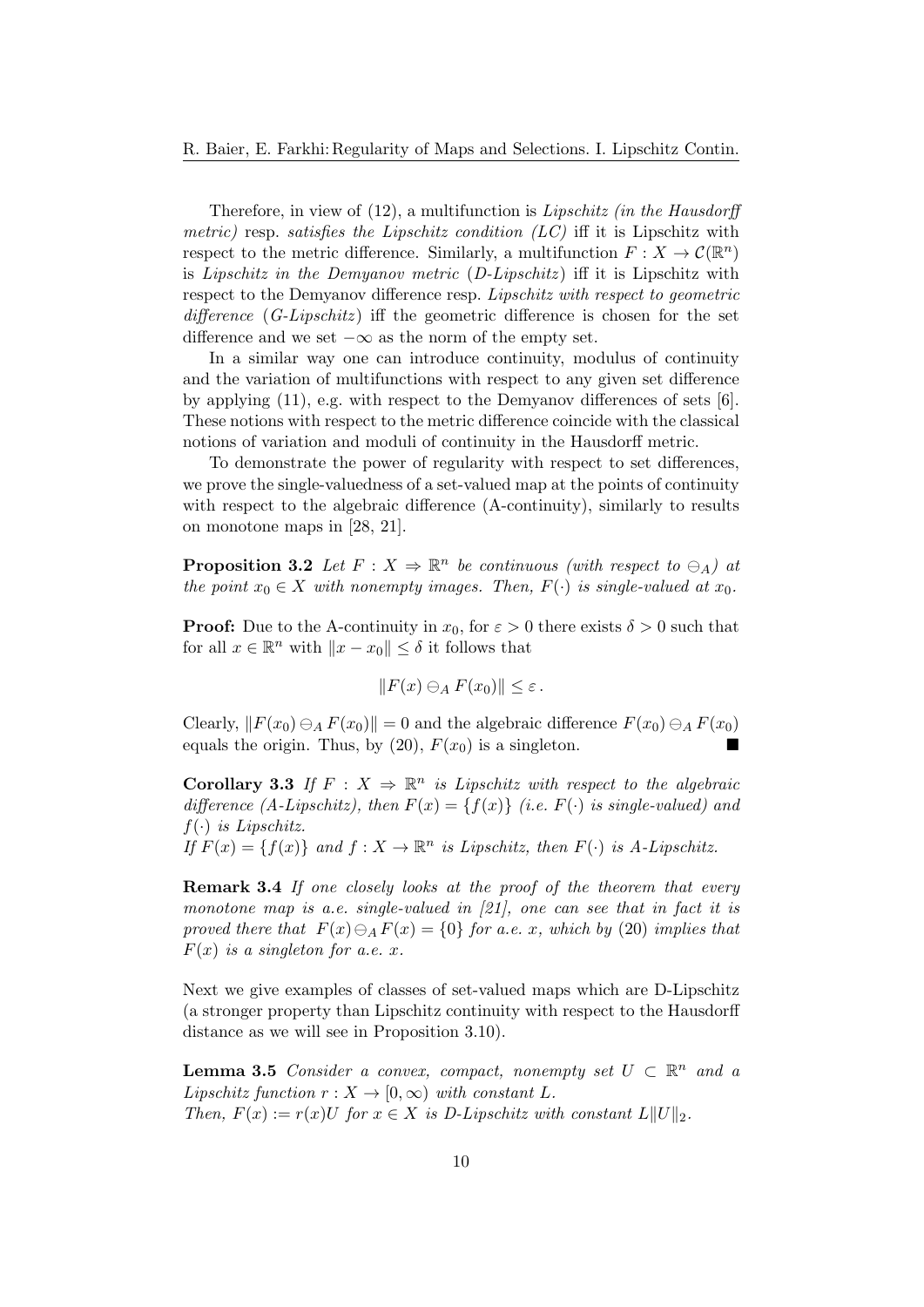**Proof:** We rewrite the Demyanov metric by  $(21)$  as

$$
d_D(F(x), F(y)) = \sup_{l \in S_{n-1}} d_H(Y(l, r(x)U), Y(l, r(y)U))
$$
  
 
$$
\leq |r(x) - r(y)| \cdot \sup_{l \in S_{n-1}} ||Y(l, U)||_2 \leq L \cdot ||U||_2 \cdot ||x - y||_2.
$$

Setting  $r(x) = 1$  we get that constant set-valued maps are D-Lipschitz with constant 0. Another example class is given by moving ellipsoids.

**Lemma 3.6** Let  $R: X \to \mathbb{R}^{n \times n}$  be a Lipschitz function such that uniform invertibility for the transposed matrices holds, i.e. there exists  $\varepsilon > 0$  with

$$
||R(x)^{\top}l||_2 \ge \varepsilon \quad (x \in X, \ l \in S_{n-1}), \tag{22}
$$

 $\blacksquare$ 

 $\blacksquare$ 

and let us set  $U := PB_1(0)$  with an invertible matrix  $P \in \mathbb{R}^{n \times n}$  and the closed unit ball  $B_1(0) \subset \mathbb{R}^n$ .

Then,  $F(x) := R(x)U$  for  $x \in X$  is D-Lipschitz with constant  $L_{\varepsilon} := L\left(\frac{1}{\varepsilon^2}\right)$  $\frac{1}{\varepsilon^2}\big).$ 

Proof: Using [6, Remark 2.1] we use the formulas

$$
Y(l, R(x)U) = \left\{ \frac{1}{\|P^{\top}R(x)^{\top}l\|_2} \cdot R(x)PP^{\top}R(x)^{\top}l \right\},
$$
  

$$
M(x) := R(x)PP^{\top}R(x)^{\top}.
$$

Hence, the assumptions guarantee Lipschitz continuity of the function  $x \mapsto$  $y(l, R(x)U)$  uniformly in  $l \in S_{n-1}$ . Equation (21) yields

$$
d_D(F(x), F(y)) = \sup_{l \in S_{n-1}} d_H(Y(l, R(x)U), Y(l, R(y)U))
$$
  
= 
$$
\sup_{l \in S_{n-1}} \left\| \frac{1}{\|P^\top R(x)^\top l\|_2} M(x)l - \frac{1}{\|P^\top R(y)^\top l\|_2} M(y)l \right\|_2 \le L_{\varepsilon} \|x - y\|_2.
$$

Note that (22) holds e.g. for orthogonal matrices  $R(x)$  with  $\varepsilon = 1$ .

#### 3.2 Properties and Hierarchy of Lipschitz Maps

The properties in the next proposition are well-known for the case of Lipschitz maps in the Hausdorff metric.

**Proposition 3.7** Let  $F_1, F_2: X \Rightarrow \mathbb{R}^n$  with images in  $\mathcal{K}(\mathbb{R}^n)$  be Lipschitz with respect to the set difference " $\ominus_{\Delta}$ " and  $\alpha \in \mathbb{R}$ . We set  $F(\cdot) = \alpha F_1(\cdot)$ and  $G(\cdot) = F_1(\cdot) + F_2(\cdot)$ .

(i) If (A4) holds for the set difference " $\ominus_{\Delta}$ ", then  $F(\cdot)$  is Lipschitz with respect to the set difference " $\ominus_{\Delta}$ " for  $\alpha \geq 0$ .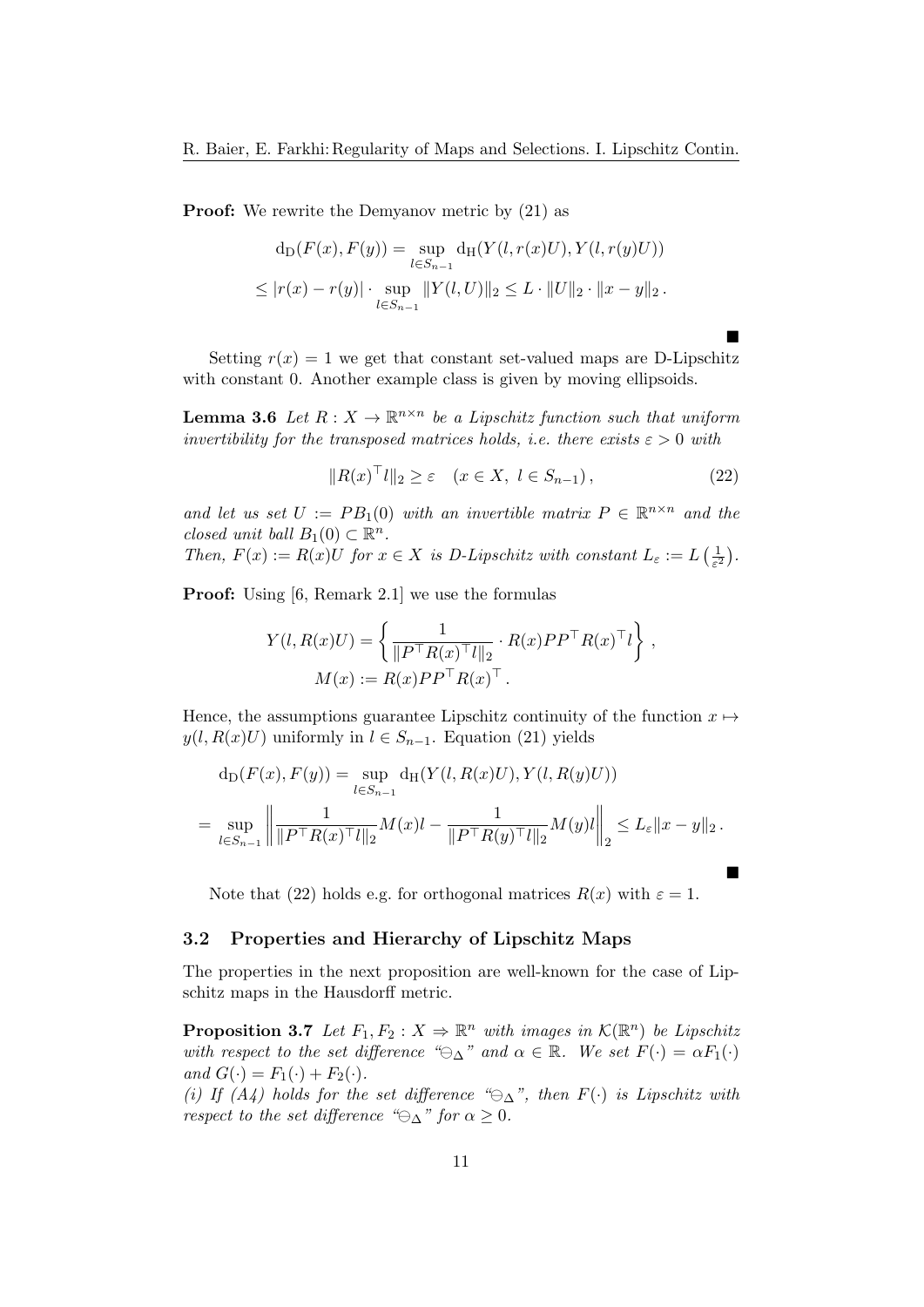(ii) If either (A2) with (A4) or (18) holds for the set difference " $\ominus_{\Delta}$ ", then  $F(\cdot)$  remains Lipschitz with respect to the set difference " $\ominus_{\Delta}$ " even for  $\alpha < 0$ .

(iii) If (A6) holds for " $\ominus_{\Delta}$ ", then  $G(\cdot) = F_1(\cdot) + F_2(\cdot)$  is Lipschitz with respect to the set difference " $\ominus_{\Delta}$ ".

**Proof:** (i) For  $\alpha > 0$ 

$$
||F(x) \ominus_{\Delta} F(y)|| \leq |\alpha| \cdot ||F_1(x) \ominus_{\Delta} F_1(y)|| \leq |\alpha| \cdot L \cdot ||x - y||.
$$

(ii) For  $\alpha < 0$  and  $\Delta \in \{G, D, A\}$  we have the same estimate due to (A2) and  $(A4)$  resp.  $(18)$ , since

$$
|| F(x) \ominus_{\Delta} F(y)|| \leq |\alpha| \cdot \max\{||F_1(x) \ominus_{\Delta} F_1(y)||, ||F_1(y) \ominus_{\Delta} F_1(x)||\}.
$$

(iii) The result for the sum follows from  $(A6)$ :

$$
||G(x) \ominus_{\Delta} G(y)|| \le ||F_1(x) \ominus_{\Delta} F_1(y)|| + ||F_2(x) \ominus_{\Delta} F_2(y)||
$$

 $\blacksquare$ 

 $\blacksquare$ 

Conditions (A2), (A4) resp. (18) hold for the geometric, the metric and the Demyanov difference, hence for G-Lipschitz, Lipschitz and D-Lipschitz maps, whereas condition  $(46')$  or  $(46)$  holds for the Demyanov and algebraic difference resp. metric one and not for the geometric difference (the opposite inclusion holds for the latter).

Let us note that since all differences in Definition 2.1 coincide for singletons, the Lipschitz property with respect to any of these differences coincides with the Lipschitz condition for single-valued  $F(\cdot)$ . Hence, there is no difference in the Lipschitz notions with respect to various differences for single-valued maps.

**Proposition 3.8 (single-valued case)** Let  $f: X \to \mathbb{R}^n$  and set  $F(x) :=$  ${f(x)}$ . Then, the properties D-Lipschitz, Lipschitz and G-Lipschitz coincide with the usual Lipschitz condition for  $f(\cdot)$ .

**Proof:** The claim follows from  $F(x) \ominus_D F(y) = F(x) \ominus_A F(y)$  and

$$
F(x) \ominus_G F(y) = F(x) \ominus_M F(y) = F(x) \ominus_D F(y) = \{f(x) - f(y)\},
$$
  

$$
||F(x) \ominus_G F(y)||_2 = d_H(F(x), F(y)) = d_D(F(x), F(y)) = ||f(x) - f(y)||_2
$$

which shows that D-Lipschitz and Lipschitz condition coincide in this case and the set-valued Lipschitz condition is equivalent to the pointwise case.

In the 1d case several notions coincide.

**Proposition 3.9 (1d case)** Let  $F: I \to \mathcal{C}(\mathbb{R})$  be given with  $I \subset \mathbb{R}$  closed. Then,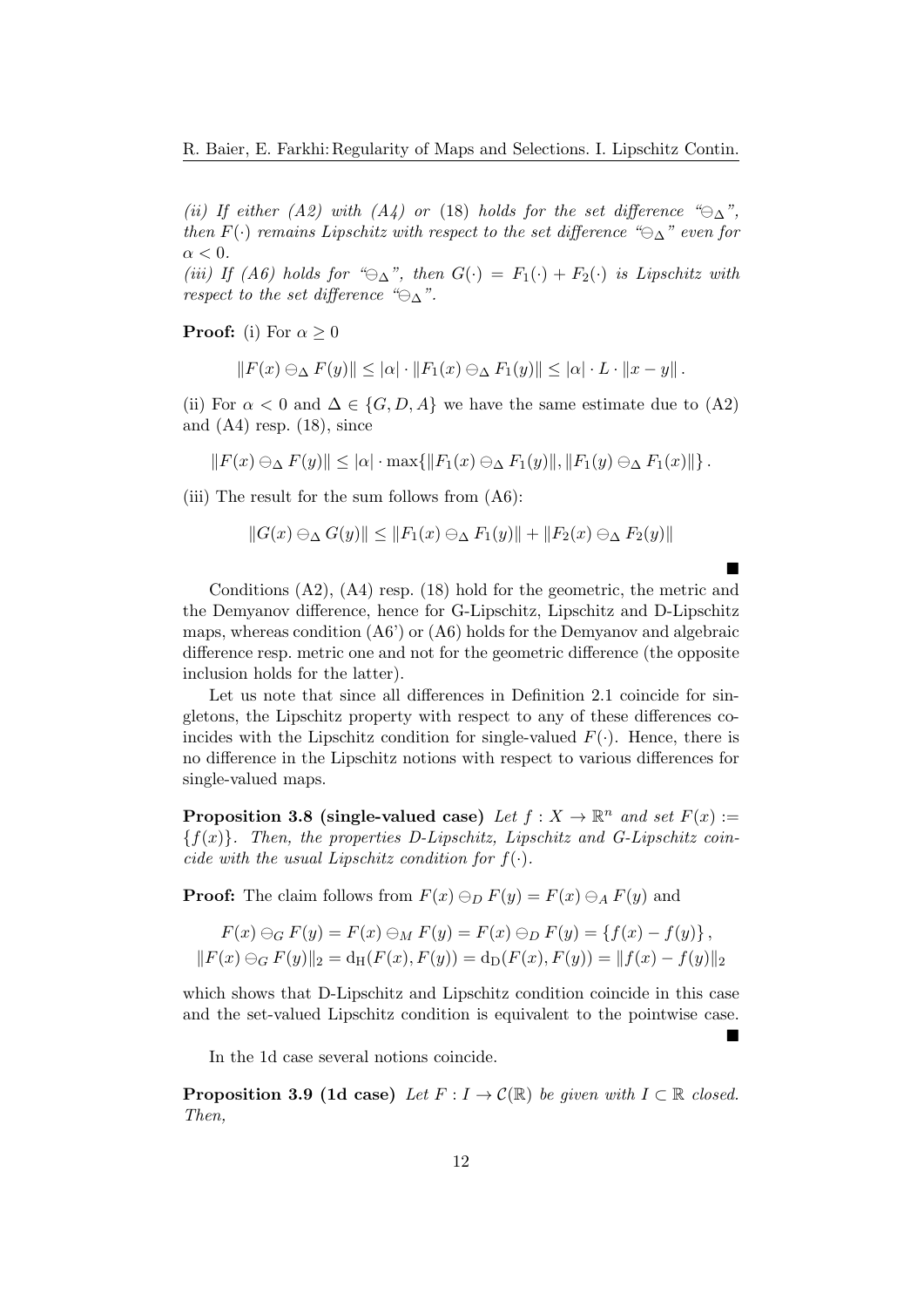- (i)  $F(\cdot)$  is G-Lipschitz with  $F(s) \ominus_G F(t) \neq \emptyset$  for  $s, t \in I$  if and only if  $F(\cdot)$  is Lipschitz.
- (ii) The properties D-Lipschitz and Lipschitz coincide.
- (iii) If  $F(\cdot)$  is given with  $F(t) = [a(t), b(t)]$ , then  $F(\cdot)$  being Lipschitz is equivalent to  $a(\cdot), b(\cdot)$  being both Lipschitz.

**Proof:** Consider  $C = [c_1, c_2], D = [d_1, d_2]$  with  $C, D \in \mathcal{C}(\mathbb{R})$ . Since the geometric and the Demyanov difference in  $\mathcal{C}(\mathbb{R})$  are equal by

$$
C \ominus_G D = \{x \in I : \forall l = \pm 1 : l \cdot x \le \delta^*(l, C) - \delta^*(l, D)\}
$$
  
=  $\{x \in I : -x \le -c_1 + d_1, x \le c_2 - d_2\} = [c_1 - d_1, c_2 - d_2]$   
=  $\text{co}\{y(-1, C) - y(-1, D), y(1, C) - y(1, D)\} = C \ominus_D D$ 

under the condition of nonemptiness in (i), we can apply this for  $C = F(x)$ ,  $D = F(y)$  and (6) yields

$$
d_H(F(x), F(y)) = ||F(x) \ominus_G F(y)||_2 = ||F(x) \ominus_D F(y)||_2 = d_D(F(x), F(y)).
$$

Hence, we have equality in  $(6)$  so that  $(i)$ – $(ii)$  follow.

(iii) follows from (ii), since  $y(1, F(t)) = b(t), y(-1, F(t)) = a(t)$ .

The assumption in (i) that the geometric difference is never empty is quite restrictive and requires that the diameter of  $F(\cdot)$  is constant. Example 6.1 shows such an example.

The next proposition generalizes [6, Sec. 5] to multivariate maps and shows the hierarchy of the Lipschitz notions.

#### Proposition 3.10 (hierarchy for Lipschitz maps)

Let  $F: X \Rightarrow \mathbb{R}^n$  be a set-valued map with images in  $\mathcal{K}(\mathbb{R}^n)$ . Then, the following implications hold:

 $D\text{-}Lipschitz \Rightarrow Lipschitz \Rightarrow G\text{-}Lipschitz$ 

**Proof:** The left implication follows from  $(21)$ , the right implication holds due to Lemma 2.2.

## 4 Lipschitz Generalized Steiner Selections

We would like to adapt some results in  $[4, 6]$  about the representation and on selections of set-valued univariate maps to the multivariate case. Generalized Steiner selections are introduced and studied in [12, 13, 14]. They are defined for set-valued maps with convex images via generalized Steiner points which introduce a smooth measure in the original definition of the Steiner point.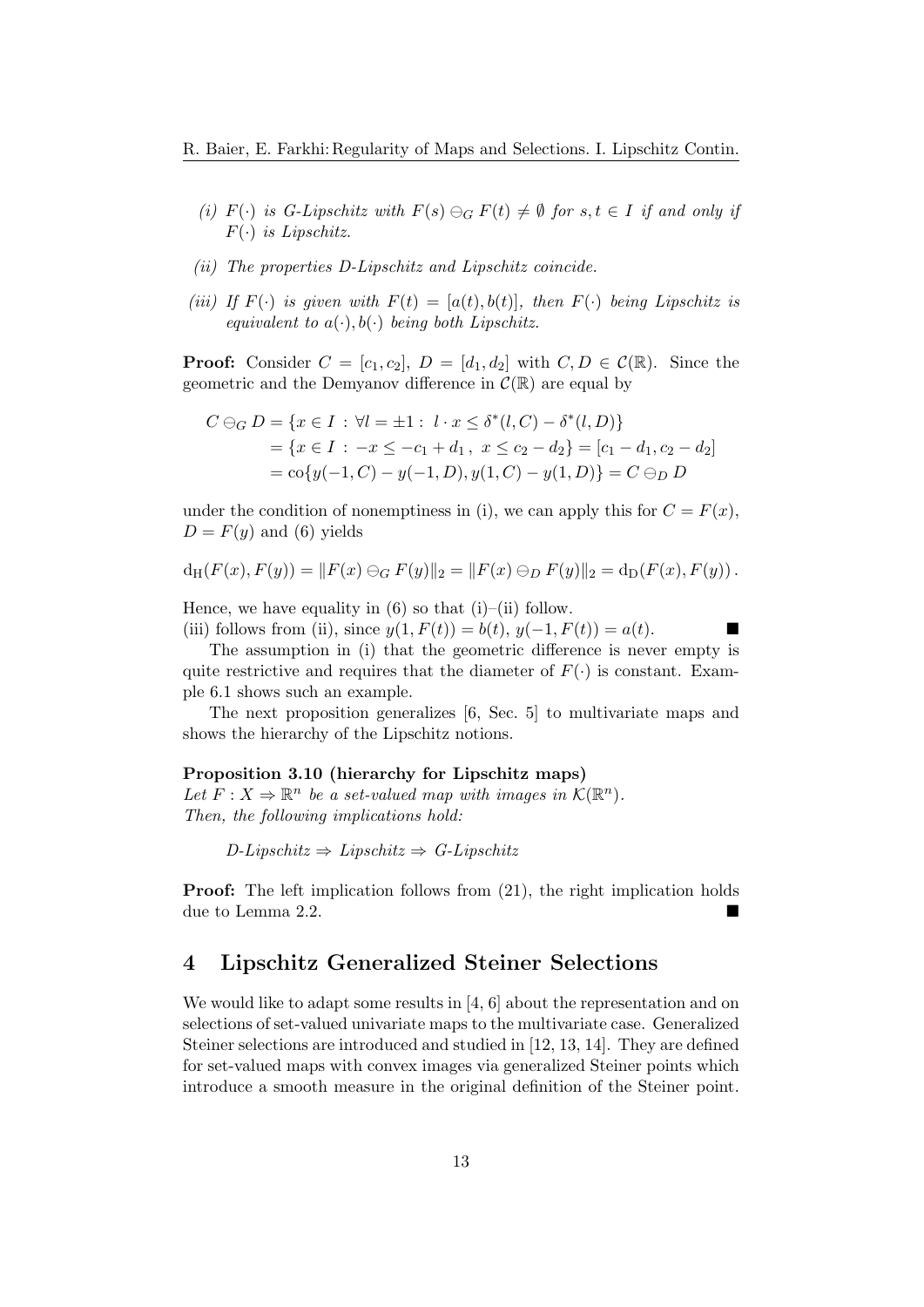Thus, a Castaing representation of the set-valued map  $F: X \to \mathbb{R}^n$  can be obtained in [13, Theorem 3.4] for  $x \in X$ , i.e.

$$
F(x) = \overline{\bigcup_{\alpha \in \mathcal{SM}} \{ \text{St}_{\alpha}(F(x)) \}},
$$
\n(23)

where we define the *generalized Steiner (GS) selection* via the *generalized* Steiner point of the corresponding image of the set-valued map, i.e.

$$
\operatorname{St}_{\alpha}(F(\cdot))(x) := \operatorname{St}_{\alpha}(F(x)).
$$

Here as in [13],  $\mathcal{SM}$  is the set of probability measures  $\alpha$  with  $\mathcal{C}^1(B_1(0))$ density functions. In [6] this representation result is extended to a set  $AM$ of atomic measures  $\alpha_{[l]}$  which is concentrated in a single point  $l \in S_{n-1}$  via

$$
\operatorname{St}_{\alpha_{[l]}}(F(x)) := \operatorname{St}(Y(l, F(x))).
$$

For abbreviation we denote  $\mathcal{M}_{\text{sp}}$  to be either  $\mathcal{AM}$  or  $\mathcal{SM}$ . The representation (23) also holds for  $AM$  as

$$
F(x) = \overline{\mathrm{co}} \left\{ \bigcup_{l \in S_{n-1}} \{ \mathrm{St}_{\alpha_{[l]}}(F(x)) \} \right\}.
$$
 (24)

We first discuss Lipschitz continuous selections of special type which inherit the Lipschitz continuity of the set-valued function in the Hausdorff metric. In [12, Theorem 3.6] it is proved that each GS-selection for smooth measures is Lipschitz with a varying Lipschitz constant depending on the measure provided that the set-valued map is Lipschitz. If we require that the mapping  $F: X \to \mathcal{C}(\mathbb{R}^n)$  is even D-Lipschitz, the Lipschitz constant of all GS-selections will be uniformly bounded which is proved for univariate maps in [6, Proposition 5.1].

**Proposition 4.1** The set-valued map  $F: X \Rightarrow \mathbb{R}^n$  with images in  $\mathcal{C}(\mathbb{R}^n)$ is D-Lipschitz with a constant  $L \geq 0$ , if and only if the GS-selections  $(\text{St}_{\alpha}(F(\cdot)))_{\alpha \in \mathcal{M}_{sp}}$  are uniformly Lipschitz with the same constant, i.e.

$$
\sup_{\alpha \in \mathcal{M}_{sp}} \| \operatorname{St}_{\alpha}(F(x)) - \operatorname{St}_{\alpha}(F(y)) \|_{2} \le L \|x - y\|_{2} \quad (x, y \in X).
$$

**Proof:** The assertion follows immediately from [6, Corollary 4.8], since

$$
d_D(F(x), F(y)) = \sup_{\alpha \in \mathcal{M}_{sp}} || St_{\alpha}(F(x)) - St_{\alpha}(F(y)) ||_2.
$$

П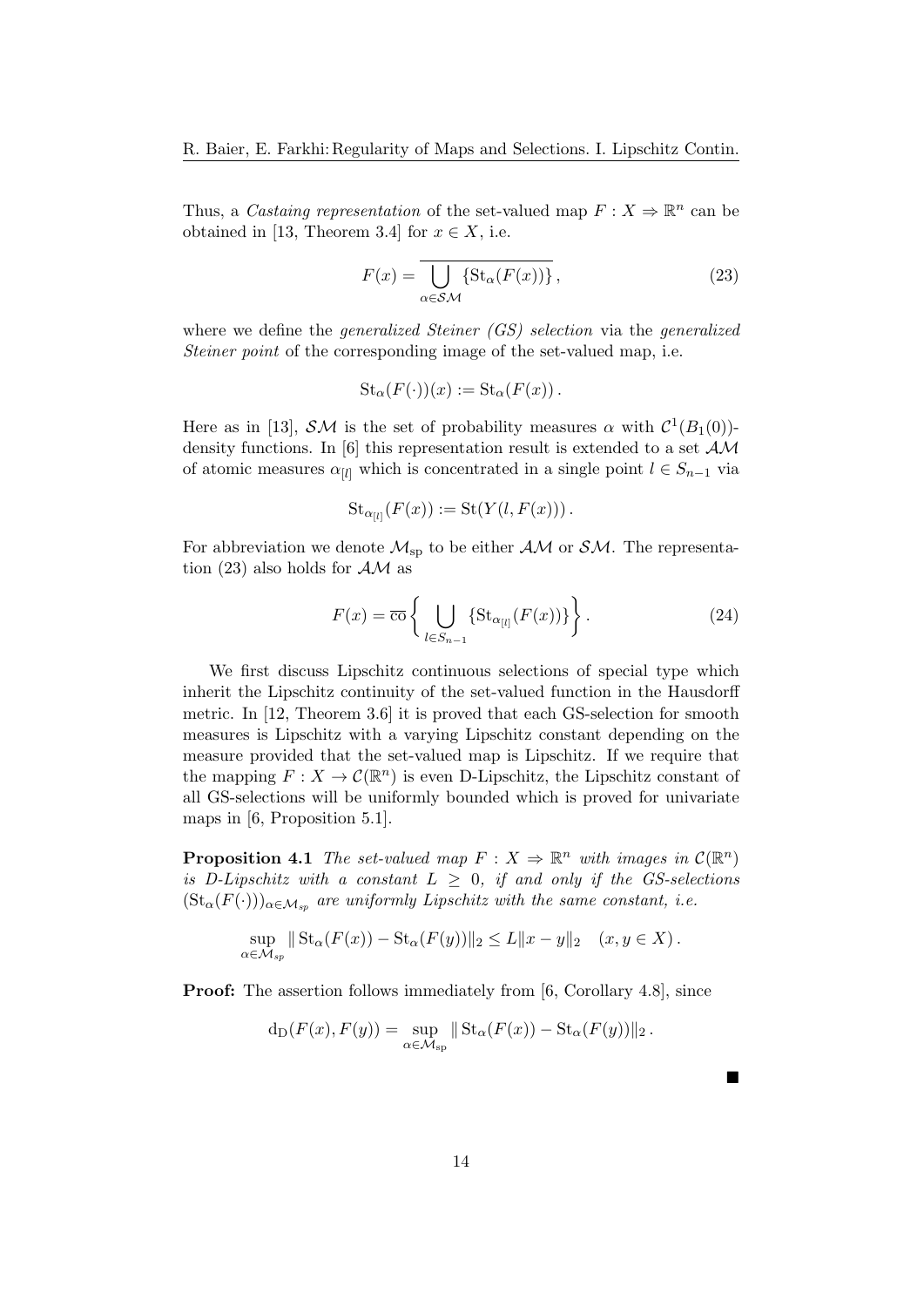### 5 Lipschitz Metric Selections

We recall the known result (see e.g. [10, Lemma 9.2]) that a Lipschitz univariate map  $F: \mathbb{R}^1 \to \mathcal{K}(\mathbb{R}^n)$  has a family of selections, passing through every point of its graph, which are Lipschitz with the same Lipschitz constant as F. We give here a proof which is a modification of the proof of Hermes [20] for the existence of a Lipschitz selection of such a map (see [17] and [18, Sec. 8.1]). The constructed selections using the Arzelà-Ascoli theorem are called metric selections.

The GS selections from the previous section are uniformly Lipschitz only if the stronger condition of D-Lipschitz continuity of the set-valued map  $F$ is satisfied while the metric selections are uniformly Lipschitz whenever F is Lipschitz in the Hausdorff metric.

Let us recall the construction of metric selections.

**Definition 5.1** Let  $F : [a, b] \to \mathcal{K}(\mathbb{R}^n)$ . We take a uniform partition of  $[a, b], a = x_0 < x_1 < \ldots < x_N = b$  with  $x_i = a + i(b - a)/N, i = 0, \ldots, N$ . For a given  $(x, y)$ ,  $x \in [x_k, x_{k+1}], y \in F(x)$ , we define  $y_k$  as a projection of y on  $F(x_k)$ , and then, starting from  $y_k$ , we find subsequently for any given  $y_i, i \geq k$ , a point  $y_{i+1}$  satisfying  $||y_{i+1} - y_i||_2 = \text{dist}(y_i, F(x_{i+1}))$ . Similarly, starting backwards from  $y_k$ , we project for any  $i \leq k$  the vector  $y_i$  onto  $F(x_{i-1})$ . Thus we construct a sequence of points  $y_i \in F(x_i)$ ,  $i = 0, ..., N$ , such that for any  $i = 0, ..., N - 1$ ,

$$
||y_{i+1} - y_i||_2 = \text{dist}(y_{i+1}, F(x_i)) \text{ or } ||y_{i+1} - y_i||_2 = \text{dist}(y_i, F(x_{i+1})). \tag{25}
$$

A sequence  $\{(x_i, y_i)\}_{i=0,\dots,N}$  satisfying (25) is called metric chain. Any piecewise-linear interpolant  $y^N(x)$  of such points  $(x_i, y_i)$ ,  $i = 0, ..., N$ , of a metric chain is called metric piecewise-linear interpolant.

**Remark 5.2** If  $F : [a, b] \to \mathcal{K}(\mathbb{R}^n)$  is Lipschitz continuous (with respect to the Hausdorff metric), this piecewise linear function is also Lipschitz continuous with the same Lipschitz constant. In this case, by  $Arzel\hat{a}-Ascoli$ theorem, the constructed sequence of functions  $y^N(\cdot)$  has a uniformly convergent subsequence. Then any (pointwise) limit function of a convergent subsequence of metric piecewise-linear interpolants is a selection of F, and is called metric selection. Since  $F$  is Lipschitz, it is easily verified that the metric selections are also Lipschitz with the same Lipschitz constant as F (see e.g. [18, Sec. 8.1]).

One can formulate the following characterization of Lipschitz mappings  $F : [a, b] \to \mathcal{K}(\mathbb{R}^n).$ 

**Proposition 5.3**  $F : \mathbb{R} \to \mathcal{K}(\mathbb{R}^n)$  is Lipschitz (in the Hausdorff metric) with constant  $\mu$  if and only if all metric selections of  $F$  are uniformly Lipschitz with constant  $\mu$ .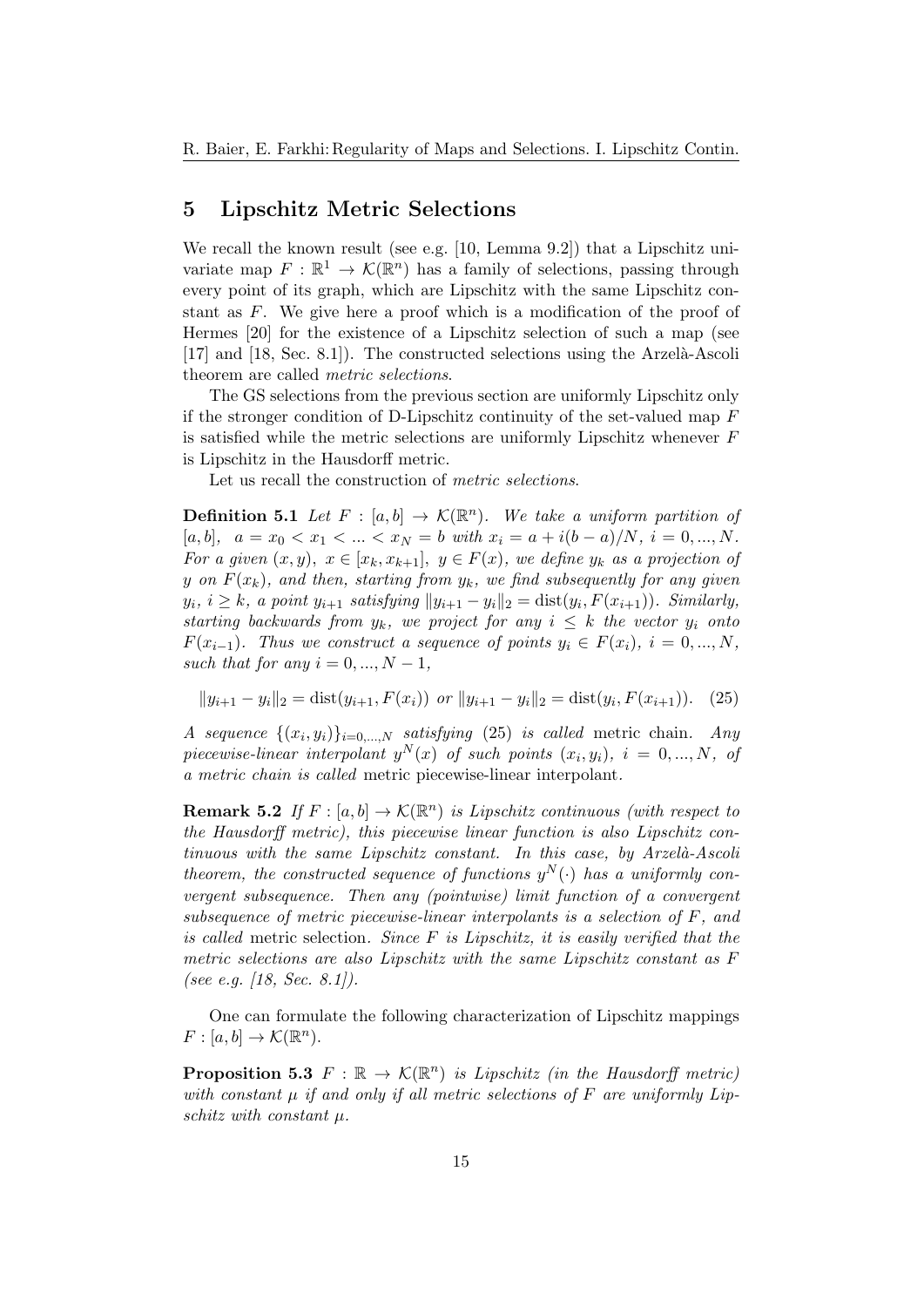Proof: We have sketched in Remark 5.2 the proof of one (the non-trivial) direction of the claim. The second direction is easier. Indeed, let all metric selections be Lipschitz with the constant  $L$ . We have to show that  $F$ is Lipschitz in the Hausdorff metric with the same constant. Take arbitrary  $x', x'' \in [a, b]$ , and  $y' \in F(x')$ ,  $y'' \in F(x'')$  such that  $||y' - y''||_2 =$  $d_H(F(x'), F(x''))$ , for instance let  $||y' - y''||_2 = dist(y', F(y''))$ . There is a metric selection  $y(x)$  passing through  $(x', y')$ , such that  $y(x') = y'$  and  $||y(x') - y(x'')||_2 \le L|x' - x''|$ . Thus

$$
d_H(F(x'), F(x'')) = ||y(x') - y''||_2 \le ||y(x') - y(x'')||_2 \le L|x' - x''|,
$$

which completes the proof.

Remark 5.4 In a similar way one can prove necessary and sufficient conditions for a set-valued map to be of bounded variation (in the Hausdorff metric) via the uniform bounded variation (with the same bound on the variation) of its metric selections. In this case, in the proof of the necessity  $(the\ non-trivial\ direction),\ one\ cannot\ use\ the\ Arzel\`a-Ascoli\ theorem, but$ the Helly's selection principle  $(22, Chap. 10, Subsec. 36.5)$ . Results in this spirit can be found e.g. in Chistyakov [10, 8, 9].

## 6 Examples

In this section we present examples illustrating different notions of Lipschitz continuity as well as the obtained theorems on Lipschitz selections.

#### 6.1 Examples for Different Lipschitz Notions

Example 6.1  $Set F : \mathbb{R} \to \mathbb{R}$  as

$$
F(t) = [\sin(t), \sin(t) + 1] \quad (t \in \mathbb{R}).
$$

Then,  $F(\cdot)$  is G-Lipschitz and Lipschitz, but not A-Lipschitz.

The Lipschitz property follows from Propositions 3.7, 3.8 and 3.9 for  $F(t)$  =  $[0,1] + \sin(t)$ , since the sine function is Lipschitz. Although Proposition 3.9(i) holds with

$$
diam(F(t)) = (sin(t) + 1) - sin(t) = 1 \quad (t \in \mathbb{R}),
$$
  
 
$$
F(s) \ominus_G F(t) = {sin(s) - sin(t)},
$$

let us directly check the G-Lipschitz property:

$$
||F(s) \ominus_G F(t)|| = |\sin(s) - \sin(t)| \le |s - t|
$$

Hence,  $F(\cdot)$  is G-Lipschitz with constant  $L = 1$ . Since the map is not everywhere single-valued, it cannot be A-Lipschitz (see Proposition 3.2).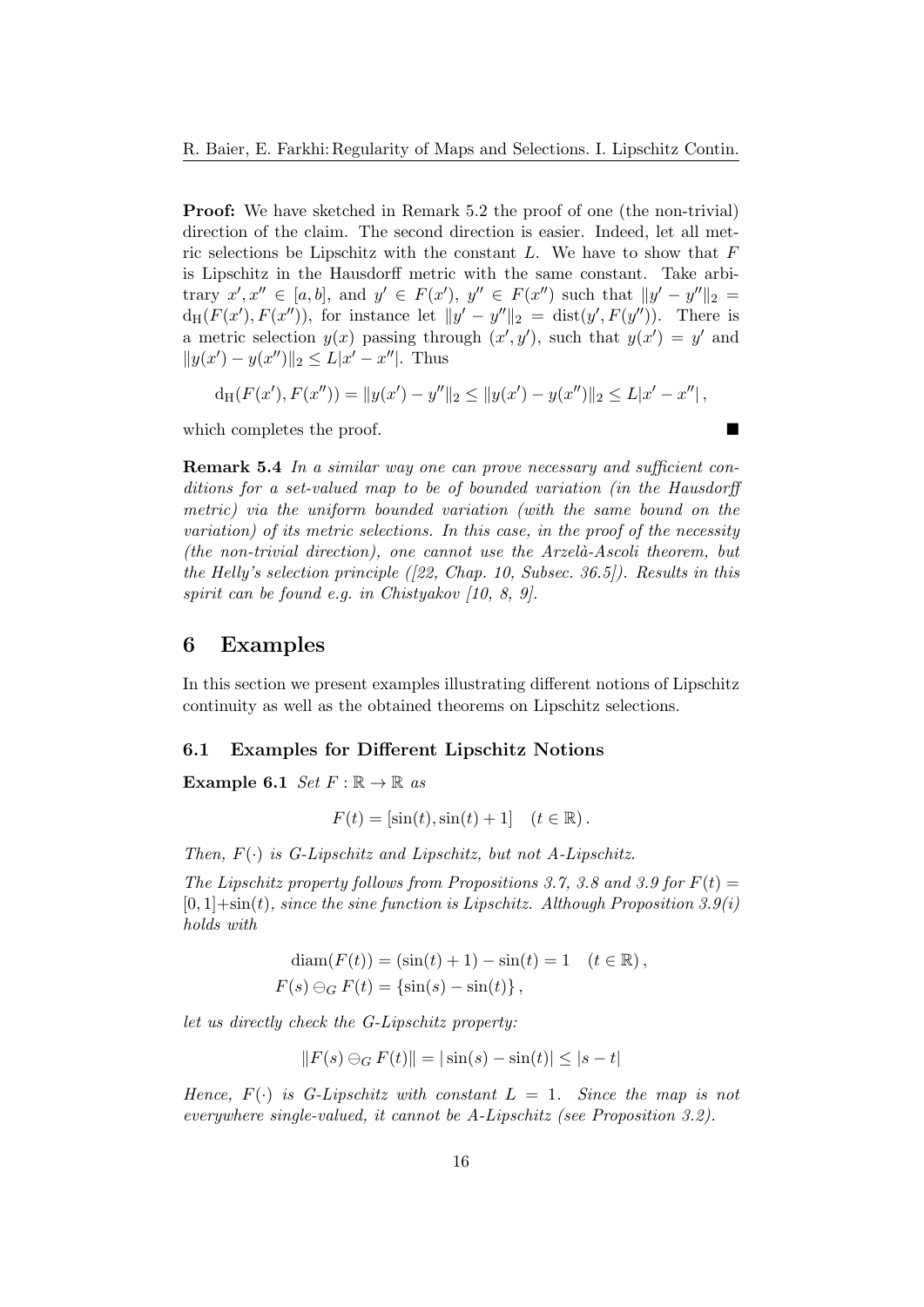We next state an example of a G-Lipschitz map which is not Lipschitz which shows that G-Lipschitz is a weaker assumption than Lipschitz continuity.

**Example 6.2** Set  $F : [0, \infty) \times \mathbb{R} \to \mathbb{R}^2$  as

$$
F(x) = \text{co}\left\{ \begin{pmatrix} 0 \\ 0 \end{pmatrix}, \begin{pmatrix} x_1 \\ \sqrt{|x_1|} \end{pmatrix} \right\} \quad (x \in \mathbb{R}^2).
$$

Then,  $F(\cdot)$  is G-Lipschitz, but not Lipschitz.

(i) If we assume that  $F(\cdot)$  is Lipschitz, there exists  $L \geq 0$  forming the Lipschitz constant. The special choice

$$
h_m = \frac{1}{m}, \ x^m = \begin{pmatrix} 2h_m \\ 0 \end{pmatrix}, \ y^m = \begin{pmatrix} h_m \\ 0 \end{pmatrix} \quad (m \in \mathbb{N})
$$

yields

$$
\operatorname{dist}\left(\left(\frac{2h_m}{\sqrt{2}\sqrt{h_m}}\right), \operatorname{co}\left\{\binom{0}{0}, \binom{h_m}{\sqrt{h_m}}\right\}\right) = \left\|\binom{2h_m}{\sqrt{2}\sqrt{h_m}} - \binom{h_m}{\sqrt{h_m}}\right\|_2
$$

$$
= \left\|\binom{h_m}{\left(\sqrt{2}-1\right)\sqrt{h_m}}\right\|_2 \leq \operatorname{d}_{H}(F(x^m), F(y^m)) \leq L\|x^m - y^m\|_2.
$$

This leads to the contradiction

$$
\sqrt{2} - 1 \le \sqrt{h_m + (\sqrt{2} - 1)^2} \le L\sqrt{h_m}
$$

for large  $m \in \mathbb{N}$ .

(ii)  $F(\cdot)$  is G-Lipschitz with constant  $L = 0$ , since for  $x = (x_1, x_2)$  and  $y = (y_1, y_2) \in \mathbb{R}^2$ 

$$
F(x) \ominus_G F(y) = \begin{cases} \emptyset & \text{for } x, y \text{ with } x_1 \neq y_1, \\ \{0\} & \text{for } x, y \text{ with } x_1 = y_1, \\ \text{for } x, y \text{ with } x_1 \neq y_1 \end{cases}
$$

$$
||F(x) \ominus_G F(y)|| = \begin{cases} -\infty & \text{for } x, y \text{ with } x_1 \neq y_1 \\ 0 & \text{for } x, y \text{ with } x_1 = y_1 \end{cases} \le 0.
$$

There exist Lipschitzian maps which are not D-Lipschitz, see [15, Example 3.1] and [6, Example 5.2].

#### 6.2 Examples for Lipschitz Selections

In [12, Theorem 3.6] it is shown that a Lipschitz set-valued map generates Lipschitz continuous generalized Steiner selection for smooth measures, but the Lipschitz constants of these selections are not uniformly bounded. The stronger requirement of D-Lipschitz continuity implies that the Lipschitz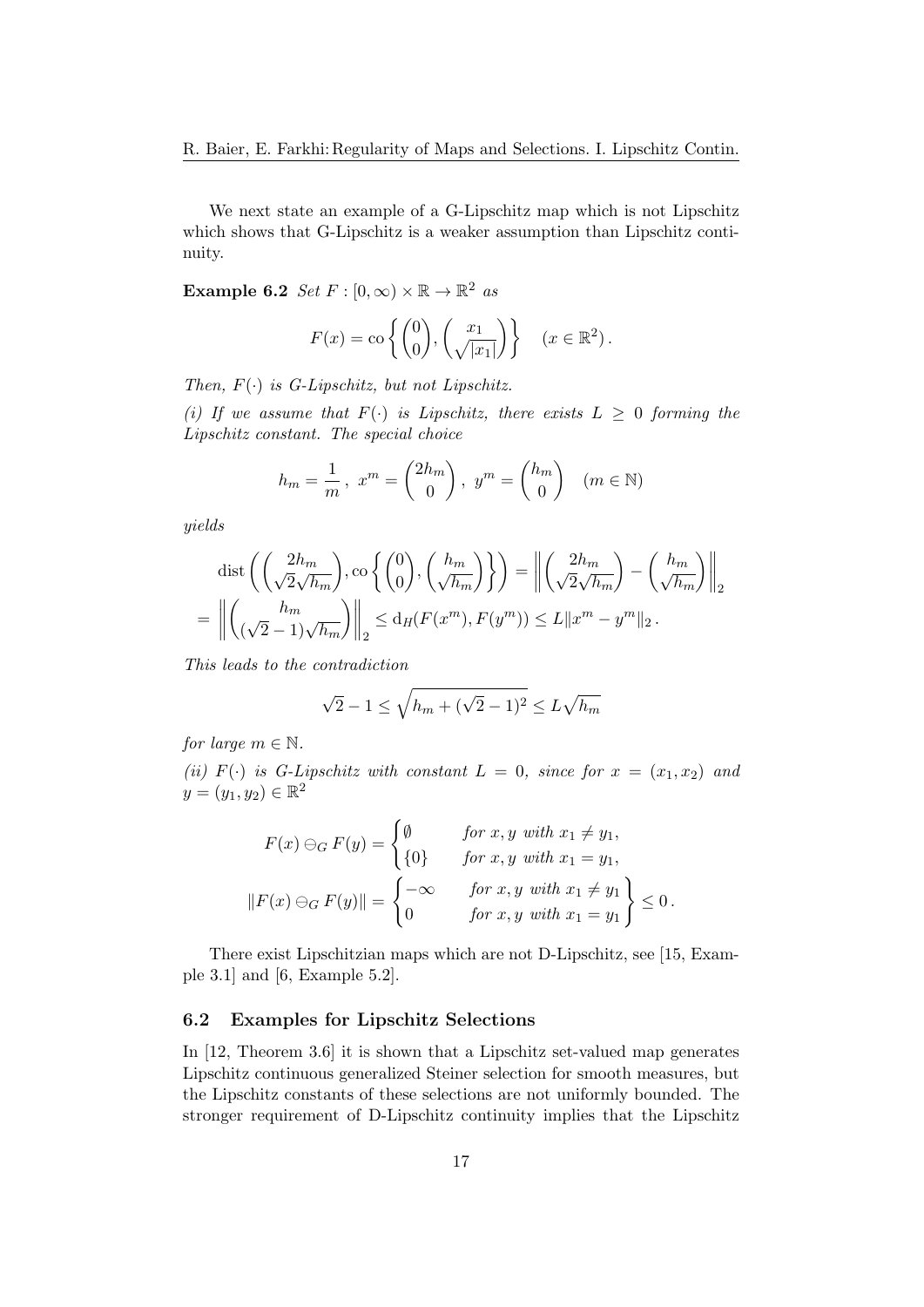constants of the GS selections are the same as for the set-valued map. There is a Lipschitzian set-valued map  $F : [a, b] \Rightarrow \mathbb{R}^2$  in [6, Example 5.2] which has even discontinuous generalized Steiner selections for an atomic measure. Obviously (in the view of Proposition 4.1), this set-valued map cannot be D-Lipschitz. The next example shows that the GS-selections corresponding to atomic measures need not be Lipschitz for a Lipschitz set-valued map (in the Hausdorff metric).

Example 6.3 ([15, Example 3.1])  $Set F : \mathbb{R}^2 \to \mathbb{R}^2$  as

$$
F(x) = \text{co}\left\{ \begin{pmatrix} 0 \\ 0 \end{pmatrix}, \begin{pmatrix} \cos(x_1) \\ \sin(x_1) \end{pmatrix} \right\} \quad (x \in \mathbb{R}^2).
$$

We claim that  $\text{St}_{\alpha_{[l]}}(F(\cdot))$  is not Lipschitz for  $l = \begin{pmatrix} 1 \\ 0 \end{pmatrix}$  $\binom{1}{0}$  in  $x = \frac{\pi}{2}$  $\frac{\pi}{2}$   $\left(\frac{1}{1}\right)$  $\begin{pmatrix} 1 \\ -1 \end{pmatrix}$ , it is even discontinuous while  $F(\cdot)$  is Lipschitz.

From the example above we can calculate

$$
\operatorname{St}_{\alpha_{[l]}}(F(x)) = \operatorname{St}(Y(l, F(x)))
$$
\n
$$
= \begin{cases}\n\binom{\cos(x_1)}{\sin(x_1)}, & \text{if } l_1 \cos(x_1) + l_2 \sin(x_1) > 0, \\
\operatorname{St}(F(x)) = \frac{1}{2} \binom{\cos(x_1)}{\sin(x_1)}, & \text{if } l_1 \cos(x_1) + l_2 \sin(x_1) = 0, \\
\binom{0}{0}, & \text{else.}\n\end{cases}
$$

(i)  $\text{St}_{\alpha_{[l]}}(F(\cdot))$  is not Lipschitz:

Let us consider the sequence  $(x^m)_m$  with  $x^m = (\frac{\pi}{2} - \frac{1}{n})$  $\frac{1}{m}$  $\Big)$  $\Big( \frac{1}{-}$  $\begin{pmatrix} 1 \\ -1 \end{pmatrix}$  for  $m \in \mathbb{N}$  which converges to  $x = \frac{\pi}{2}$  $\frac{\pi}{2}$   $\left(\frac{1}{2}\right)$  $\begin{pmatrix} 1 \\ -1 \end{pmatrix}$ .

For  $l = \begin{pmatrix} 1 \\ 0 \end{pmatrix}$  $_0^1$ ) the above formula shows that

$$
\operatorname{St}_{\alpha_{[l]}}(F(x^m)) = \begin{pmatrix} \cos(\frac{\pi}{2} - \frac{1}{m}) \\ \sin(\frac{\pi}{2} - \frac{1}{m}) \end{pmatrix} \underset{m \to \infty}{\longrightarrow} \begin{pmatrix} 0 \\ 1 \end{pmatrix}.
$$

But the value of the generalized Steiner selection for x does not coincide with this limit:

$$
\operatorname{St}_{\alpha_{[l]}}(F(x)) = \frac{1}{2} \begin{pmatrix} \cos(\frac{\pi}{2}) \\ \sin(\frac{\pi}{2}) \end{pmatrix} = \frac{1}{2} \begin{pmatrix} 0 \\ 1 \end{pmatrix}
$$

As claimed the generalized Steiner selection is discontinuous, hence  $F(\cdot)$ cannot be D-Lipschitz by Proposition 4.1.

Motivated by Lemma 3.5 we next give a D-Lipschitzian map which has uniform Lipschitz continuous GS-selections.

**Example 6.4** Consider the set-valued map  $F(t) = r(t)U$  for  $t \in \mathbb{R}$  with  $U = [-1,1] \times \{1\}$  and  $r : \mathbb{R} \to [0,\infty)$ , e.g.  $r(t) = |t|$ , and  $l = \binom{\cos(\phi)}{\sin(\phi)} \in S_1$ .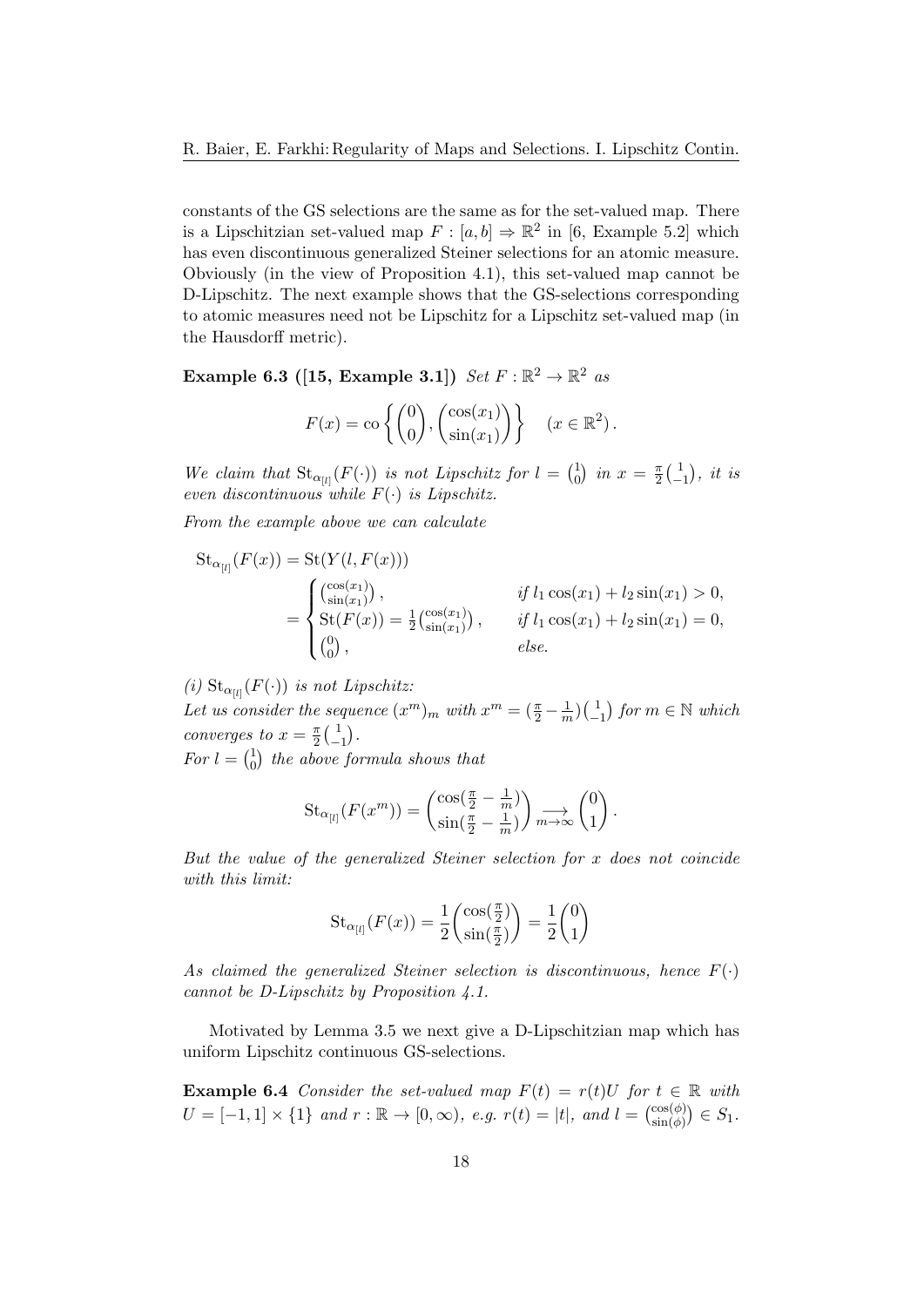Then, the GS-selections are uniformly Lipschitz. From Lemma 3.5 we know that  $F(\cdot)$  is D-Lipschitz. By

St<sub>α<sub>[l]</sub></sub>
$$
(U) = \begin{cases} \text{St}(Y(l, U)) = \text{St}(U) = {0 \choose 1} & (\phi \in \{-\frac{\pi}{2}, \frac{\pi}{2}\}), \\ y(l, U) = {1 \choose 1} & (\phi \in (-\frac{\pi}{2}, \frac{\pi}{2})) \\ y(l, U) = {1 \choose 1} & (\phi \in (\frac{\pi}{2}, \frac{3\pi}{2})) \end{cases}
$$

and the calculus rules in  $(6, \text{ Lemma } 4.1)$  for generalized Steiner points we see that

$$
\mathrm{St}_{\alpha_{[l]}}(F(t)) = r(t) \mathrm{St}_{\alpha_{[l]}}(U) = r(t) \mathrm{St}(Y(l, U)).
$$

Hence, the generalized Steiner selections

St<sub>α<sub>[l]</sub></sub>(F(t)) =   

$$
\begin{cases} |t| \cdot {0 \choose 1} & (\phi \in \{-\frac{\pi}{2}, \frac{\pi}{2}\}), \\ |t| \cdot {1 \choose 1} & (\phi \in (-\frac{\pi}{2}, \frac{\pi}{2})) , \\ |t| \cdot {1 \choose 1} & (\phi \in (\frac{\pi}{2}, \frac{3\pi}{2})) \end{cases}
$$

are different for various directions  $l$ , but uniformly Lipschitz with constant  $\sqrt{2}$  which also follows from

$$
\| \operatorname{St}_{\alpha_{[l]}}(F(s)) - \operatorname{St}_{\alpha_{[l]}}(F(t)) \|_{2} = \| r(s) \operatorname{St}(Y(l, U)) - r(t) \operatorname{St}(Y(l, U)) \|_{2}
$$
  
\n
$$
\leq ||s| - |t| \cdot \| \underbrace{\operatorname{St}(Y(l, U))}_{\in U} \|_{2} \leq \|U\|_{2} \cdot |s - t|.
$$

The following example is a slight variant of [18, Example 8.1.3]. One single metric selection which is not Lipschitz is enough to prevent a setvalued map from being Lipschitz as the following example demonstrates.

**Example 6.5** Consider  $F : [0, \infty) \Rightarrow \mathbb{R}$  with images in  $\mathcal{K}(\mathbb{R}^n)$  defined as

$$
F(t) = \begin{cases} [-1, 1 - \sqrt{1 - t^2}] & \text{for } t \in [0, 1], \\ [-1, 1] & \text{for } t > 1. \end{cases}
$$

 $F(\cdot)$  is not Lipschitz and has metric selections which are Lipschitz and at least one which is not Lipschitz.

(i) There exists a metric selection which is not Lipschitz. The metric selection  $\eta(\cdot)$  passing through the point  $(1,1)$  of the graph is not Lipschitz (compare Figure 1), since

$$
\eta(t) = \begin{cases} 1 - \sqrt{1 - t^2} & \text{for } t \in [0, 1], \\ 1 & \text{for } t > 1. \end{cases}
$$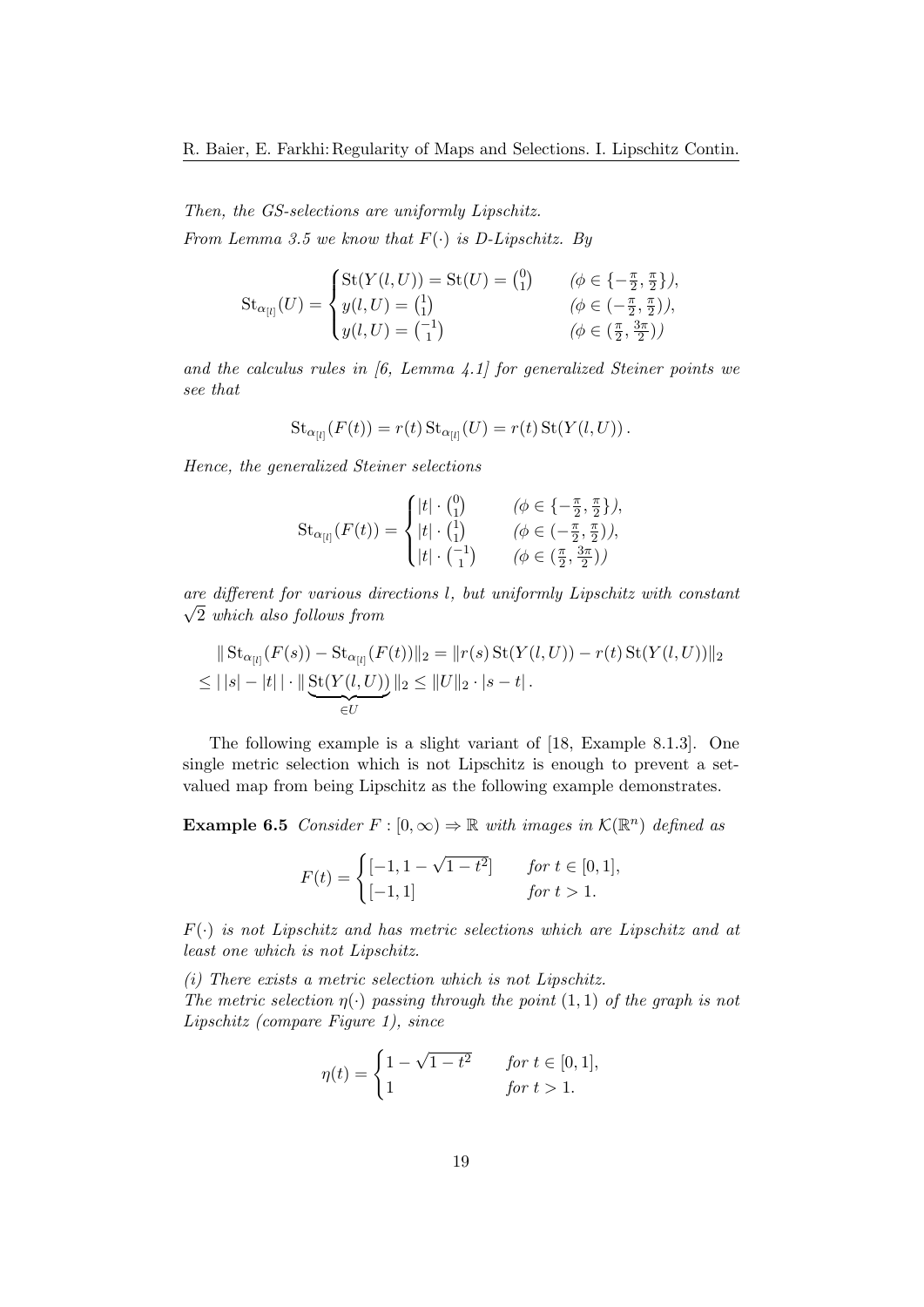For  $h_m = \frac{1}{m}$  $\frac{1}{m}$  we have  $|\eta(1) - \eta(1 - h_m)| =$  $1 - \left(1 - \sqrt{1 - (1 - h_m)^2}\right)\right| = \sqrt{2h_m - h_m^2}$ .

Assuming the Lipschitz continuity in  $t = 1$ , this expression must be bounded  $\int_0^{\infty} b y L |1-(1-h_m)| = L h_m$  which leads to the contradiction  $\sqrt{2-h_m} \leq L \sqrt{h_m}$ for large  $m \in \mathbb{N}$ . Hence,  $|\eta(1) - \eta(1 - h_m)| \leq L h_m$  cannot hold.

(ii) All other metric selections would be Lipschitz, but if they approach the point  $(1,1)$  in the graph with constant first coordinate  $t = 1$ , their Lipschitz constants will explode.

(iii)  $F(\cdot)$  is not Lipschitz

This follows directly from Proposition 3.9(iii).

Only one metric selection of this map is non-Lipschitz (left picture in Figure 1), all the other metric selections are Lipschitz (right picture).



Figure 1: non-Lipschitz metric selection (left) and other metric selections (right) in Example 6.5

We consider a variant of Example 6.5 with a Lipschitz map that has uniform Lipschitz metric selections.

**Example 6.6** Consider  $F : [0, \infty) \Rightarrow \mathbb{R}$  with images in  $\mathcal{K}(\mathbb{R}^n)$  defined as

$$
F(t) = \begin{cases} [-1, t] & \text{for } t \in [0, 1], \\ [-1, 1] & \text{for } t > 1. \end{cases}
$$

 $F(\cdot)$  is Lipschitz and has metric selections which are uniformly Lipschitz. (i)  $F(\cdot)$  is Lipschitz Obviously,  $F(\cdot) = [a(t), b(t)]$  has Lipschitz functions  $a(t) = -1$  and

$$
b(t) = \begin{cases} t & \text{for } t \in [0, 1], \\ 1 & \text{for } t > 1. \end{cases}
$$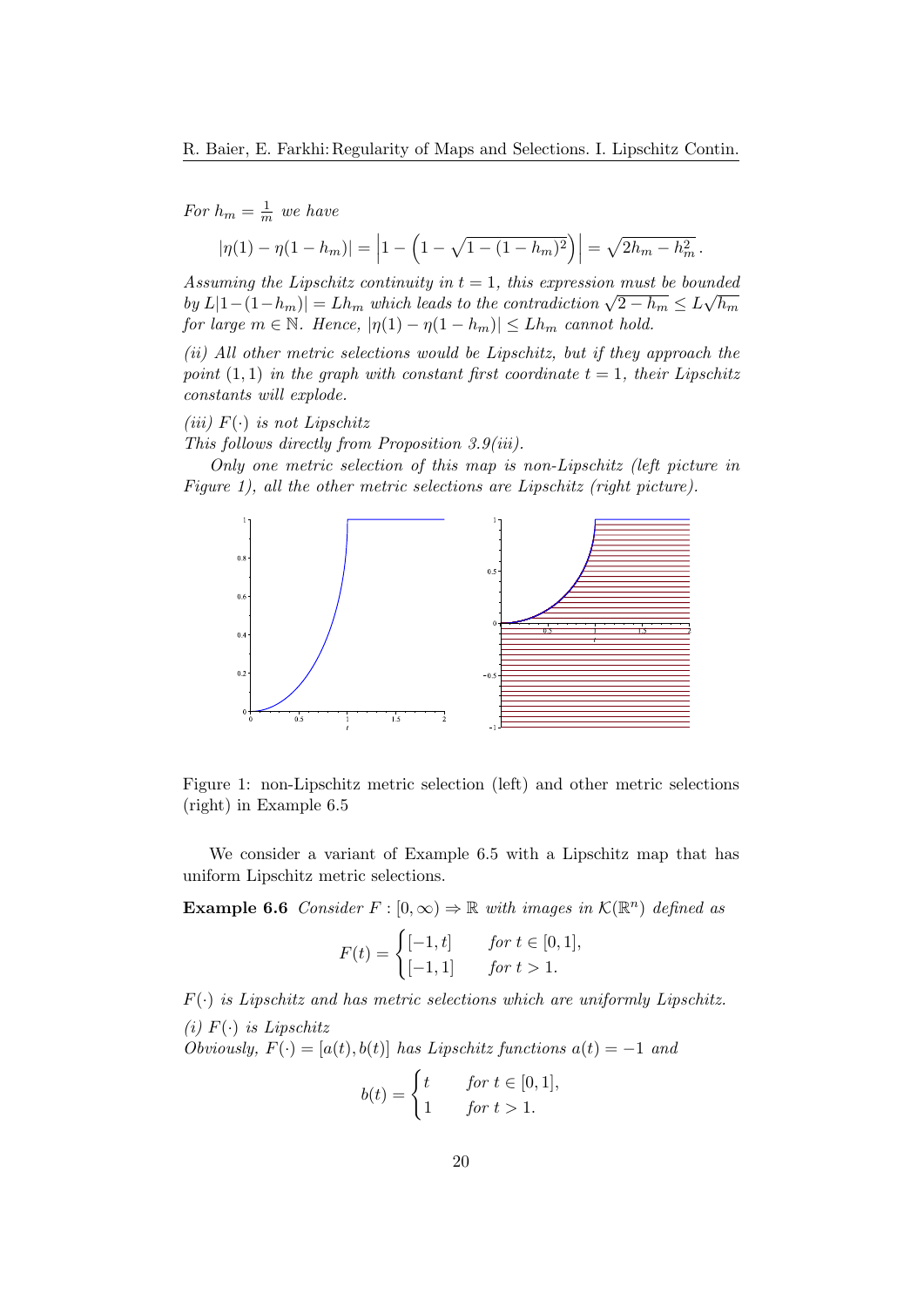By Proposition 3.9(iii) this assures the Lipschitz property (with constant 1).

(ii) all metric selections are uniformly Lipschitz The metric selections  $\eta_{\alpha}(\cdot)$  passing through the point  $(0, \alpha)$  with  $\alpha \in [-1, 0]$ of the graph equal  $\eta_{\alpha}(t) = \alpha$  (Lipschitz with constant 0). The ones passing through  $(2, \beta)$  with  $\beta \in (0, 1]$  are

$$
\eta^{\beta}(t) = \begin{cases} t & \text{for } t \in [0, \beta], \\ \beta & \text{for } t \ge \beta. \end{cases}
$$

Hence, all selections are Lipschitz with uniform constant 1 (coinciding with the Lipschitz constant of  $F(.)$  which is quaranteed by Proposition 5.3.

All metric selections are Lipschitzian including the boundary selection (left picture in Figure 2). Other metric selections are depicted in the right picture.



Figure 2: boundary metric selection (left) and other metric selections (right) in Example 6.6

## Conclusions

In this paper we investigated the characterization of a set-valued Lipschitz map by uniformly Lipschitz selections in the two cases: for D-Lipschitz maps with convex images or for univariate Lipschitz (in the Hausdorff metric) maps with only compact images.

Part of our results may be easily extended to Hölder-continuous setvalued mappings (as Proposition 4.1). The case of metric selections is more complicated and requires more investigation.

As we already mentioned, in one dimension, the class of D-Lipschitz maps coincides with the class of Lipschitz convex-valued maps.

Generalized Steiner selections for the convex case give an interesting way to derive new selection results for set-valued maps. They are closely related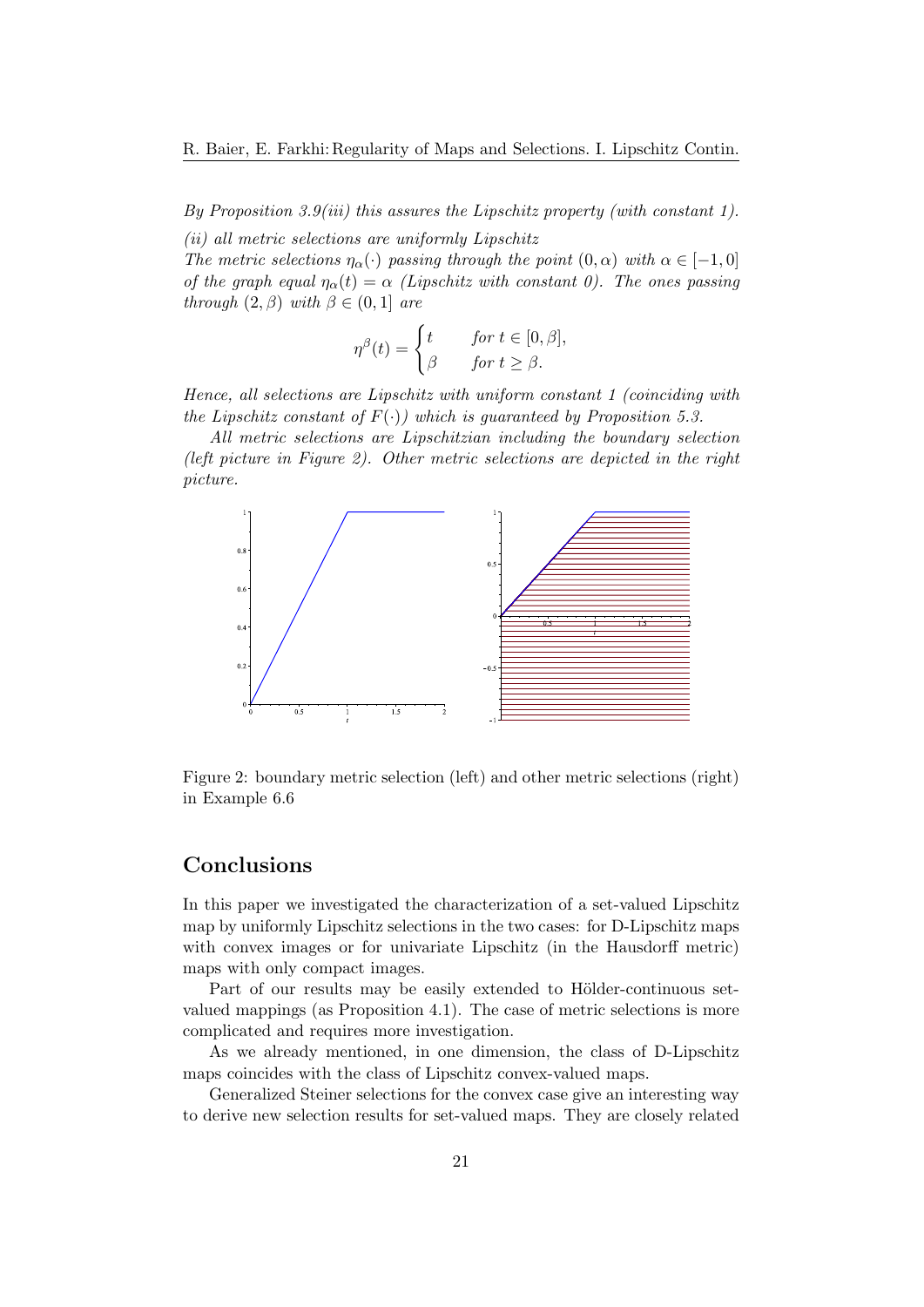to the Demyanov difference of sets. Uniformly Lipschitz GS selections provide a characterization of the class of D-Lipschitz set-valued maps. As we show in the second part [7] of this paper, uniformly OSL generalized Steiner selections provide a characterization of the class of D-OSL mappings, for properly defined D-OSL condition for set-valued maps, with respect to the Demyanov difference.

Results for the rather weak notions G-Lipschitz and G-OSL set-valued maps remain a future task. The collection of examples presented here illustrates the established hierarchies and hopefully provide more insight in the various regularity classes for set-valued maps.

Acknowledgements. We acknowledge the support of Minkowski Center for Geometry at Tel-Aviv University. The first author is partially supported also by the European Union Seventh Framework Programme [FP7- PEOPLE-2010-ITN] under grant agreement 264735-SADCO.

## References

- [1] Z. Artstein. Extensions of Lipschitz selections and an application to differential inclusions. Nonlinear Anal., 16(7-8):701–704, 1991.
- [2] J.-P. Aubin and A. Cellina. Differential Inclusions, volume 264 of Grundlehren der mathematischen Wissenschaften. Springer-Verlag, Berlin–Heidelberg–New York–Tokyo, 1984.
- [3] J.-P. Aubin and H. Frankowska. Set-Valued Analysis, volume 2 of Systems & Control: Foundations & Applications. Birkhäuser Boston Inc., Boston, MA, 1990.
- [4] R. Baier. Generalized Steiner selections applied to standard problems of set-valued numerical analysis. In V. Staicu, editor, Differential Equations, Chaos and Variational Problems. Conference "View on ODEs" in Aveiro, Portugal, June 2006 (VODE 2006), volume 75 of Progress in Nonlinear Differential Equations and Their Applications, pages 49–60. Birkhäuser, Basel, 2007.
- [5] R. Baier and E. Farkhi. Differences of Convex Compact Sets in the Space of Directed Sets. Part II: Visualization of Directed Sets. Set-Valued Anal., 9(3):247–272, 2001.
- [6] R. Baier and E. Farkhi. Regularity and integration of set-valued maps represented by generalized Steiner points. Set-Valued Anal., 15(2):185– 207, 2007.
- [7] R. Baier and E. Farkhi. Regularity of set-valued maps and their selections through set differences. Part 2: One-sided Lipschitz properties.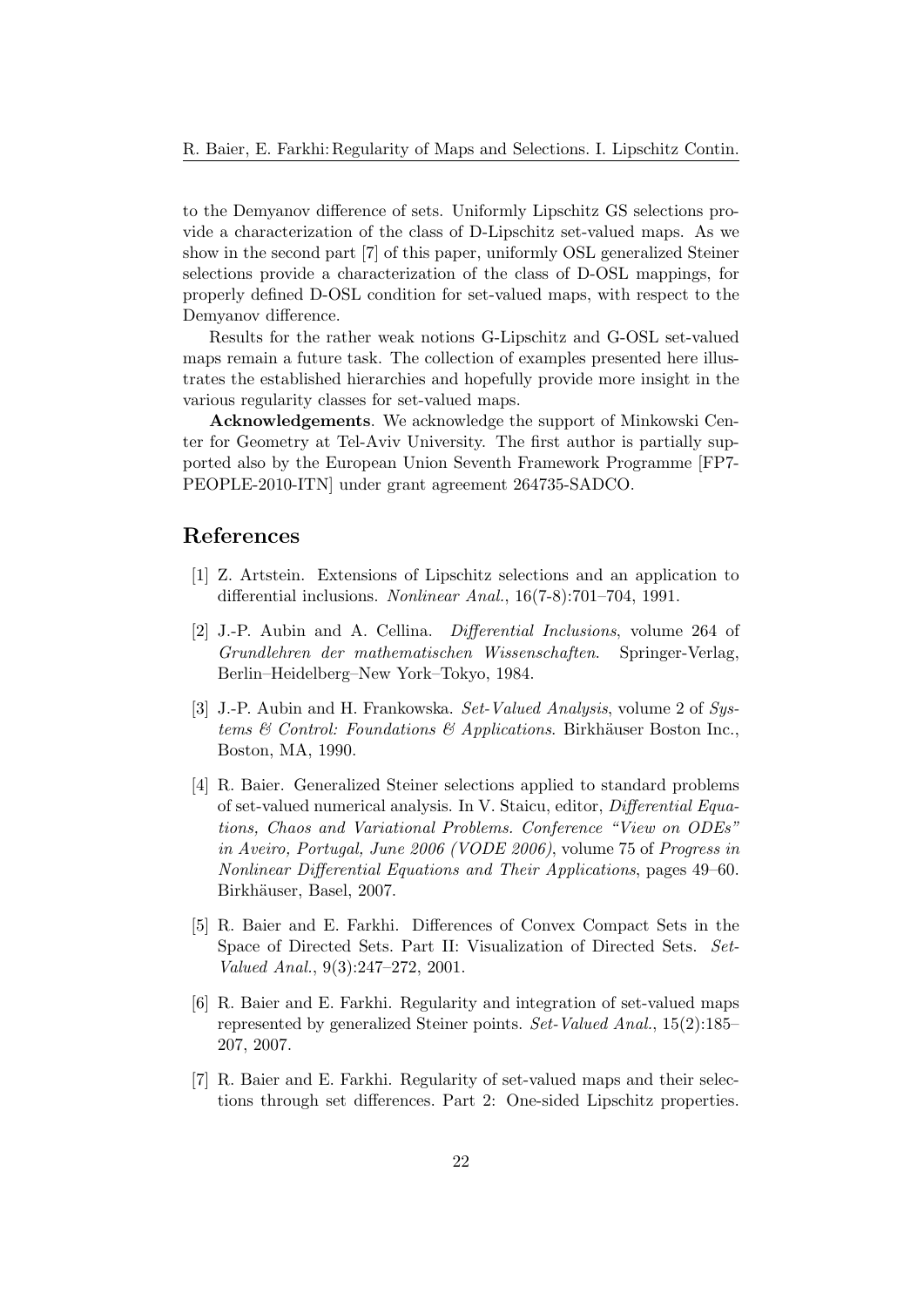Serdica Math. J., 39(3–4):391–422, 2013. Special issue dedicated to the 65th anniversary of Professor Asen L. Dontchev and to the 60th anniversary of Professor Vladimir M. Veliov.

- [8] S. A. Belov and V. V. Chistyakov. A selection principle for mappings of bounded variation. J. Math. Anal. Appl., 249(2):351–366, 2000.
- [9] S. A. Belov and V. V. Chistyakov. Regular selections of multifunctions of bounded variation. J. Math. Sci. (New York), 110(2):2452–2454, 2002. Dynamical systems, vol. 10.
- [10] V. V. Chistyakov. On mappings of bounded variation. J. Dyn. Control Syst., 3(2):261–269, 1997.
- [11] V. F. Demyanov and A. M. Rubinov. Constructive nonsmooth analysis, volume 7 of Approximation and Optimization. Peter Lang, Frankfurt am Main–Berlin–Bern–New York–Paris–Wien, 1995.
- [12] D. Dentcheva. Differentiable selections and Castaing representations of multifunctions. J. Math. Anal. Appl., 223(2):371–396, 1998.
- [13] D. Dentcheva. Regular Castaing representations of multifunctions with applications to stochastic programming. SIAM J. Optim., 10(3):732– 749, 2000.
- [14] D. Dentcheva. Approximation, expansions and univalued representations of multifunctions. Nonlinear Anal., 45(1):85–108, 2001.
- [15] P. Diamond, P. Kloeden, A. Rubinov, and A. Vladimirov. Comparative Properties of Three Metrics in the Space of Compact Convex Sets. Set-Valued Anal., 5(3):267–289, 1997.
- [16] G. Dommisch. On the existence of Lipschitz-continuous and differentiable selections for multifunctions. In J. Guddat, H. Th. Jongen, B. Kummer, and F. Nožička, editors, *Parametric Optimization and* Related Topics. Volume 35 of Mathematical Research, pages 60–73. Akademie-Verlag, Berlin, 1987.
- [17] N. Dyn, E. Farkhi, and A. Mokhov. Approximations of set-valued functions by metric linear operators. Constr. Approx., 25(2):193–209, 2007.
- [18] N. Dyn, E. Farkhi, and A. Mokhov. Approximation of Set-Valued Functions: Adaptation of Classical Approximation Operators. Imperial College Press, London, UK, 2014. To appear.
- [19] H. Hadwiger. Minkowskische Addition und Subtraktion beliebiger Punktmengen und die Theoreme von Erhard Schmidt. Math. Z., 53(3):210–218, 1950.